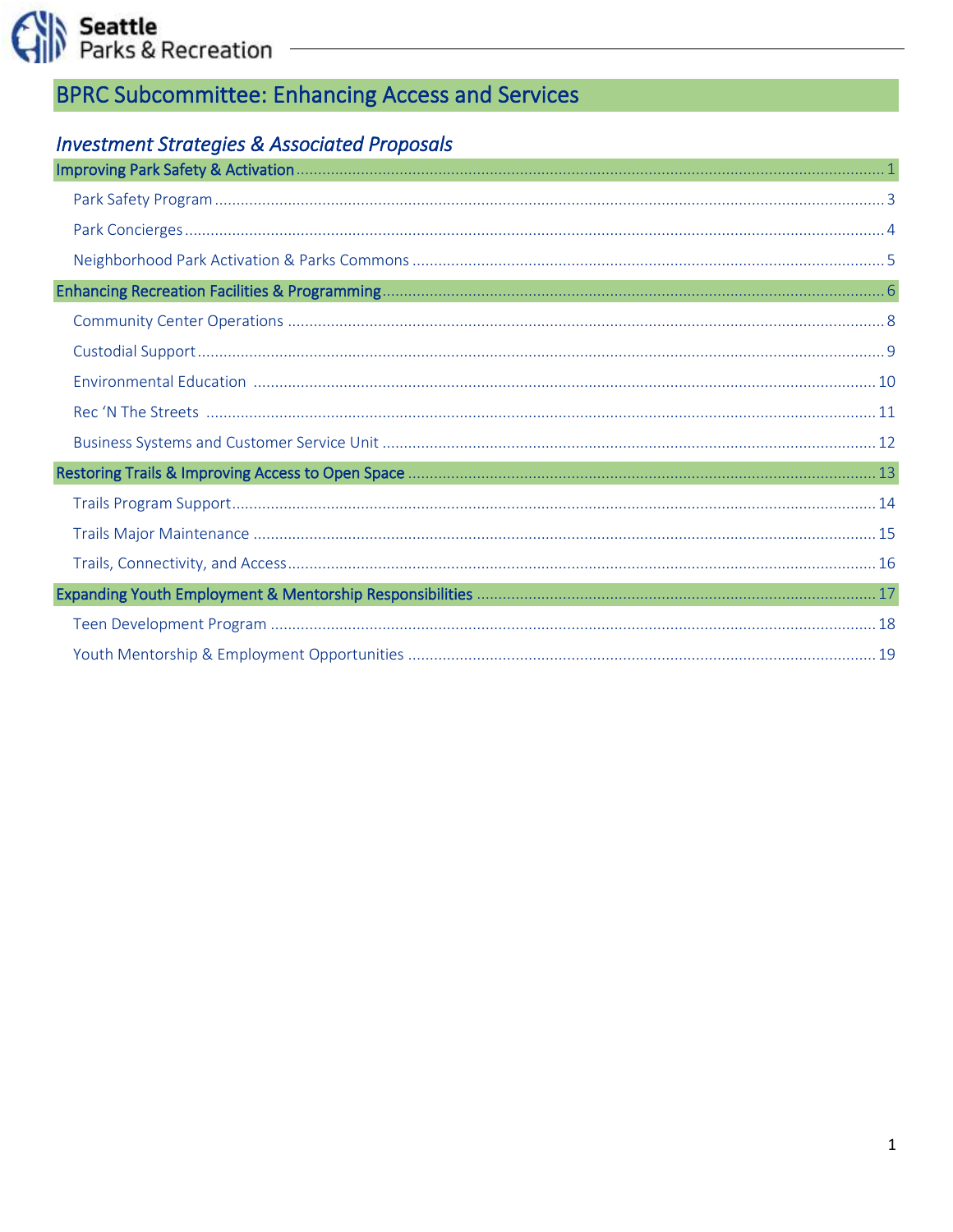## <span id="page-1-0"></span>Improving Park Safety & Activation

#### Cycle 2 Funding Strategy

SPR employs a three-pronged approach to enhancing park safety:

- Park Concierges and programming to support positive uses and engage with visitors in parks with a higher occurrence of behaviors in violation of the Park Code.
- Specially trained SPR employees and contractors to provide early intervention and de-escalation of situations in conflict with the Park Code (SMC 18.12).
- Intervention and support through the City's public safety departments (SPD and SFD) depending on the nature of the emergency.

In 2022, SPR is engaging focus groups and a consultant to provide recommendations to further park safety. Within that context, however, SPR recognizes a need to ramp up efforts to reduce the system's reliance on the 9-1-1 system and support community members feeling safe recreating in our spaces.

| Alignment with SPR Strategic Priorities |                                                      |  |
|-----------------------------------------|------------------------------------------------------|--|
|                                         |                                                      |  |
|                                         | 2020-2032 Strategic Plan SC5 = SC7 = SC9 = OE3 = OE4 |  |

[2022-2024 Action Plan](https://www.seattle.gov/Documents/Departments/ParksAndRecreation/BRPC/2022-2024%20Action%20Plan_031022.pdf) Action 16

#### Reporting & Accountability

- 75% increase in off-leash enforcement coverage; 100% increase in park visits and verbal warnings and citations
- Ongoing support for year-round concierge activation at 7 parks
- 2 new park locations and communities served through Park Commons program

### Relevant Community Input

| 2019 Strategic Plan Engagement                      |   | 2021 Action Plan Engagement                       |
|-----------------------------------------------------|---|---------------------------------------------------|
| General concern about park safety                   |   | Continued and escalated concern about park safety |
| Interest in additional security teams to respond to | ٠ | Strong interest in additional unarmed, uniformed  |
| unsafe situations (in facilities and parks)         |   | park staff to de-escalate unsafe situations and   |
| Interest in additional/expanded concierges to       |   | respond to concerns                               |
| activate park spaces                                |   | Interest in additional culturally relevant        |
| Significant concern about off-leash dogs            |   | activations/events in neighborhood parks          |
|                                                     |   | Concerns about leash and scoop law compliance     |

## Equity Considerations

SPR consistently hears extensive interest in enhancing park safety and recognizes that perceptions of safety differ across communities we serve. Interventions that make some park visitors feel safe like additional presence of uniformed security staff may not have the same impact on others. Similarly, there is a range of definitions among our users in what constitutes "negative behaviors" that safety and activation interventions should deter. As SPR continues to explore how we can operate a system that feels safe and secure for as many community members as possible, it will be critical to examine these differences in perception and seeking to minimize harm for communities historically disproportionately negatively impacted by enforcement interventions.

#### Proposed Investments

This investment includes resources for enhancements including increasing security services citywide, expanding concierge services to additional parks, and expanding parks served through the Neighborhood Park Activation program to include increasing partnerships with BIPOC-led organizations, groups, and community members.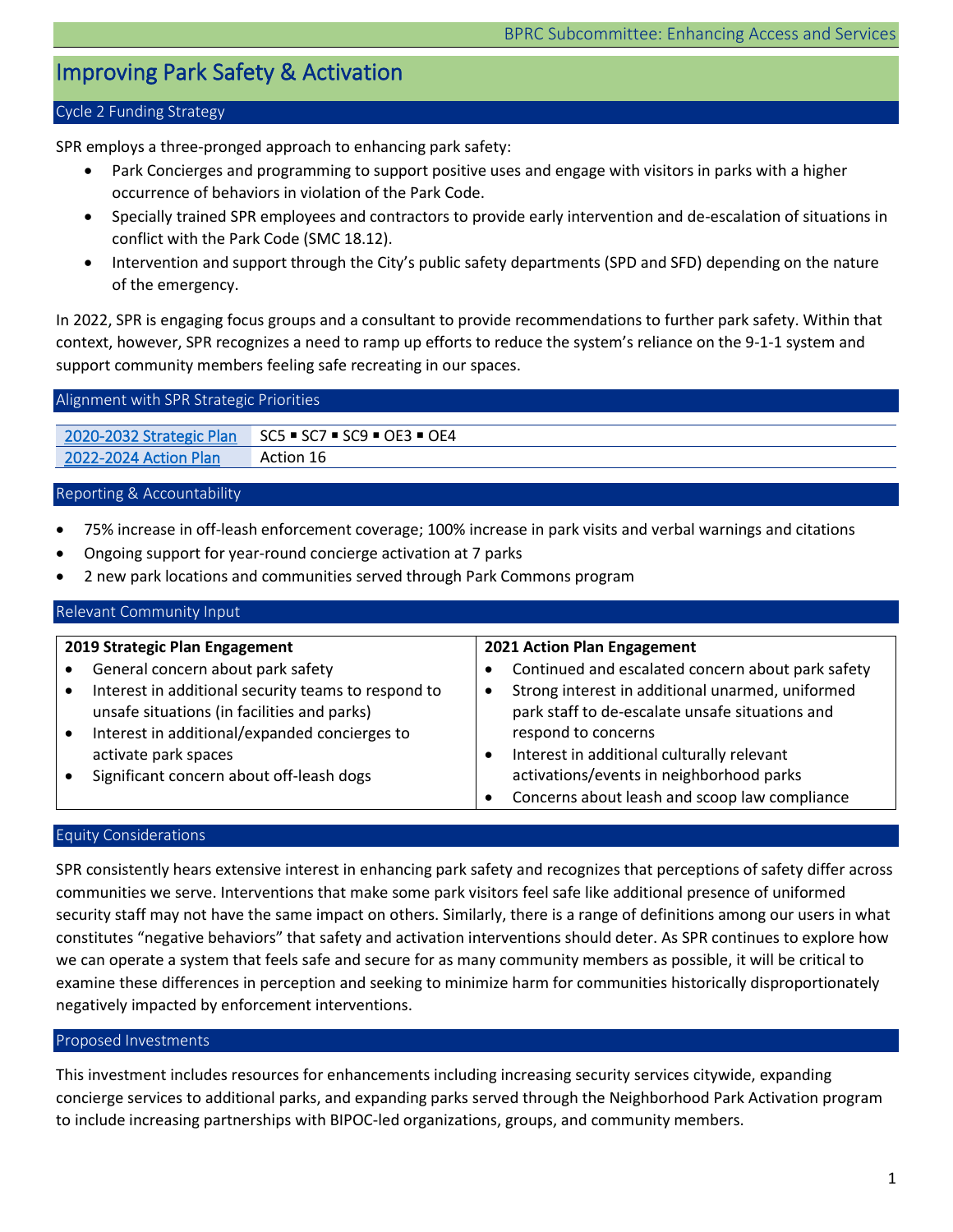| BPRC Subcommittee: Enhancing Access and Services |                                                     |                         |            |
|--------------------------------------------------|-----------------------------------------------------|-------------------------|------------|
| <b>Proposed Expansion</b>                        | <b>Line of Business</b>                             | <b>Investment Level</b> | <b>FTE</b> |
| Park Safety Program                              | <b>Emergency Management &amp; Security Services</b> | \$1,130,000             | 2.0        |
| Park Concierges                                  | Activation                                          | \$800,000               | 0.0        |
| Neighborhood Park Activation                     | Activation                                          | \$200,000               | 1.0        |
|                                                  | <b>Total</b>                                        | \$2,130,000             | 3.0        |

Other Considerations *(ideas or investments not currently included in strategy)*

Permanent Park Ambassador program, creation of parks-specific police force (as other jurisdictions have, i.e., NYC).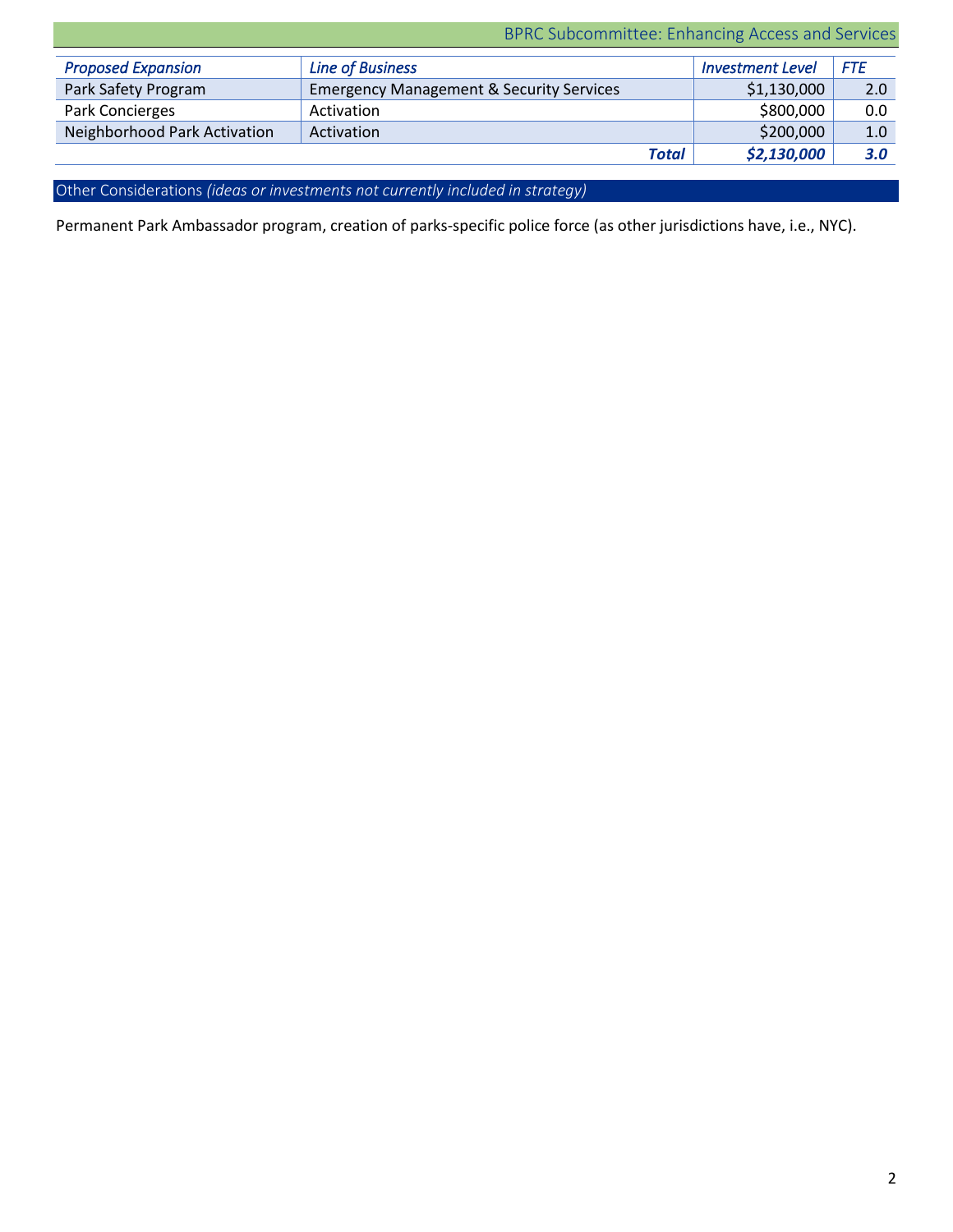## <span id="page-3-0"></span>Park Safety Program

#### Proposal Description

To meet increasing community demand for security services and Park Code compliance support, this proposal adds 2 additional Animal Control Officers dedicated to SPR property. Remaining funds expand capacity to support park restoration efforts, support community center programming (including the shower program), activation efforts, beach closures, and general Park Code compliance education and enforcement. In 2022, SPR is engaging a consultant to review provide recommendations for restructuring our security unit to best meet community need and further park safety, and SPR will align implementation of these additional resources with those recommendations.

## Baseline Funding & Level of Service

The department has a Park Ranger and Security Program that currently consists of 7.50 FTE positions with base budget of approximately \$2M. Note that the Park District baseline funding supports one Animal Control Officer (FAS department) who works in partnership with this team to support leash/scoop compliance in parks across the city.

| <b>Line of Business</b>                             | <b>Sub-Line of Business</b> |            | <b>Baseline</b>           |     | FTE  |
|-----------------------------------------------------|-----------------------------|------------|---------------------------|-----|------|
|                                                     |                             | <b>MPD</b> | GF                        | OTH |      |
| <b>Emergency Management &amp; Security Services</b> | <b>Emergency Management</b> | \$290,000  | $\frac{1}{2}$ \$1,750,000 |     | 7.50 |
|                                                     | & Security Services         |            |                           |     |      |

| Proposed Funding Level                              |                             |                         |            |
|-----------------------------------------------------|-----------------------------|-------------------------|------------|
|                                                     |                             |                         |            |
| <b>Line of Business</b>                             | <b>Sub-Line of Business</b> | <b>Investment Level</b> | <b>FTE</b> |
| <b>Emergency Management &amp; Security Services</b> | <b>Emergency Management</b> | \$1,130,000             | 2.0        |
|                                                     | & Security Services         |                         |            |

#### Reporting & Accountability

- Addition of 3 days of coverage to leash and scoop law enforcement (from 4 to 7).
- Double number park visits and track volume of verbal warnings and citations for leash and scoop law violations (in 2019, 1800 visits, 1,087 verbal warnings, 220 citations).
- Additional metrics to be determined following additional program design.

### Equity Considerations

**SPR Staff Equity Score:** Low | Park safety is a concept that is experienced differently across lines of racial identity. This proposal has potential for affecting systemic change through shifting SPR's approach to park enforcement, responsiveness to community feedback, but lack of explicit outcomes supporting equity and other equity-focused criteria given the formative nature of this body of work within SPR.

#### Geographic Considerations

This is a system-wide proposal.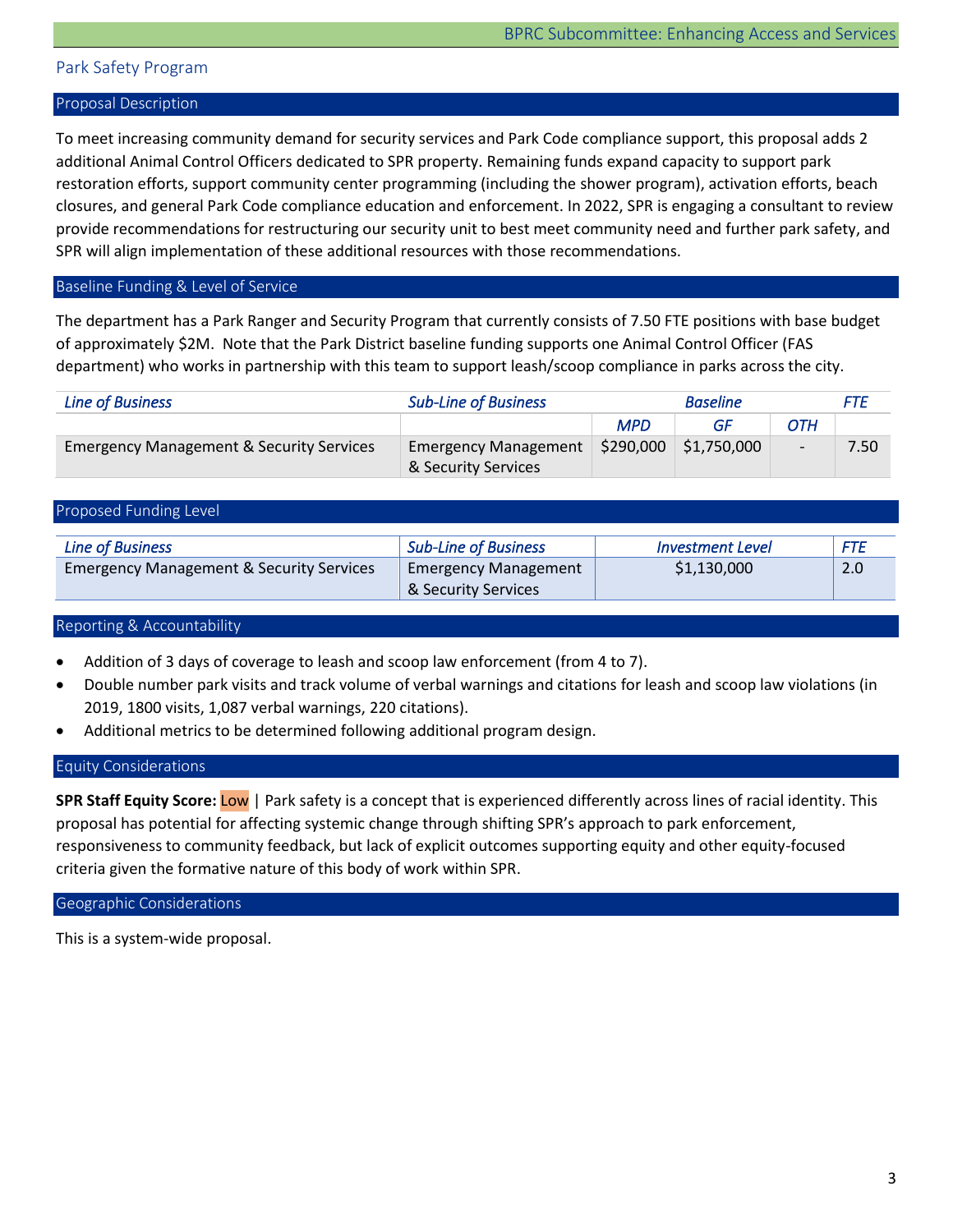### <span id="page-4-0"></span>Park Concierges

#### Proposal Description

SPR's Park Concierges provide positive activation and staff presence that deter negative activities in our urban parks and make these public spaces accessible and welcoming to all members of the community. In the past two years, SPR's Park Concierges have experienced an increase in incidents involving difficult and dangerous situations in interacting with park visitors. The program has faced significant challenges with staff retention given safety concerns and compensation level. This proposal seeks to expand a level of service that will continue positive activation services in the downtown core and other high-priority park locations while ensuring staff safety by shifting our staffing model to deploy concierges in pairs and investing in workforce equity by transitioning to our partnership with ARC to an operating model that uses full-time, benefitted positions with pay commensurate with the complexity and training required to perform this work. This proposal would also expand the number of parks served from four parks year-round and one summer-only to eight yearround parks, and ensure a consistent, high-quality level of service.

## Baseline Funding & Level of Service

Park Concierges are part of the Center City program which has a base budget of \$955,000, included 2.0 FTE. Historically, Park Concierges were part-time employees of ARC. In 2022, SPR has identified one-time resources to supplement the base contract with ARC (as we ramp up other services) to support increased pay, additional hours, and benefits for concierges. Since making this change, turnover in concierge staffing has decreased. This one-time funding has also allowed SPR to ramp up level of service to deploy concierges in 8 parks, but the department needs sustained funding to continue these changes in 2023 and beyond.

| Line of Business | <b>Sub-Line of Business</b> |           | <b>Baseline</b> |           | FTI  |
|------------------|-----------------------------|-----------|-----------------|-----------|------|
|                  |                             | MPD       |                 |           |      |
| Activation       | Activation                  | \$610,000 | \$63,000        | \$282,000 | 2.00 |

| Proposed Funding Level  |                      |                         |     |
|-------------------------|----------------------|-------------------------|-----|
| <b>Line of Business</b> | Sub-Line of Business | <b>Investment Level</b> |     |
| Activation              | Activation           | \$800,000               | 0.0 |
|                         |                      |                         |     |

Reporting & Accountability

- Ongoing support for year-round activation of 7 parks (with 2 concierges per park).
- Annual reporting on number of events/programming provided by partner organizations with concierge support.

#### Equity Considerations

**SPR Staff Equity Score:** Medium | Focus on inclusive engagement, expanding access to SPR services, affecting systemic change, responsiveness to community feedback, use of RSJ tools, but some lack of clarity on explicit outcomes that support equity.

#### Geographic Considerations

Concierges historically have had a presence at Hing Hay Park, Pioneer Square Park, Victor Steinbrueck Park, City Hall Park (pre-closure), Ballard Commons, Cal Anderson, and Denny Park.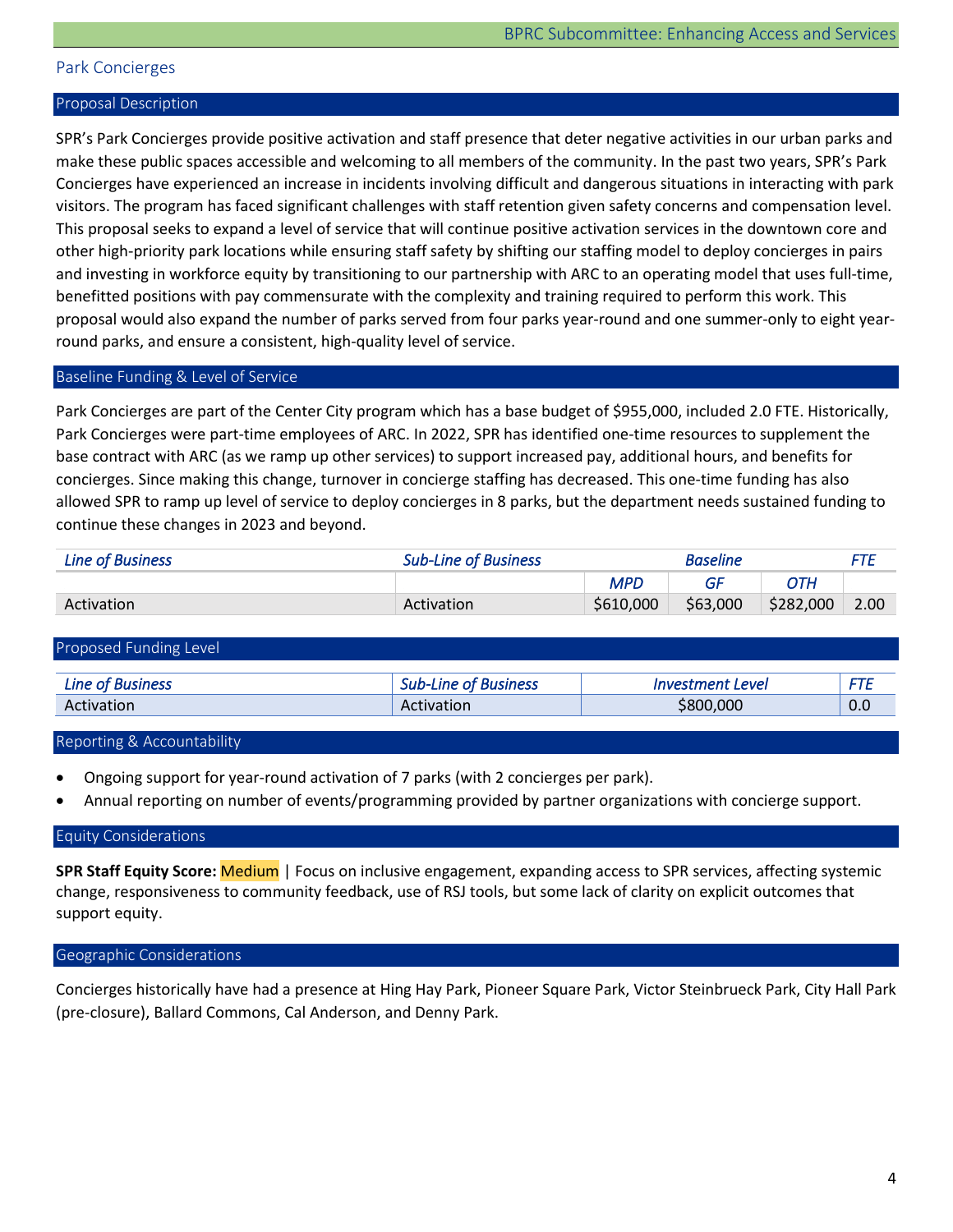## <span id="page-5-0"></span>Neighborhood Park Activation & Parks Commons

#### Proposal Description

This proposal allocates additional resources to support the Parks Commons and Neighborhood Park Activation programs, enabling SPR to work with community partners to increase safety in parks through activation, including additional staff support and resources for buskers, supplies, and event support. The Parks Commons program is designed to sustain positive programming in parks and to build a strong sense of safety among community members, which is achieved by partnering with and empowering community members to conceptualize, develop and implement culturally relevant programming, instilling a true sense of community ownership and responsibility. This proposal would expand annual program capacity for Parks Commons from 2 to 4 park locations needing full, intensive services. The Neighborhood Parks Activation program conducts outreach to increase communities' capacity to navigate City permitting processes, raise funds, and plan and advertise events, enabling small community groups to become autonomous in their efforts to plan and program their neighborhoods, parks, and community spaces with positive, inclusive activity. Bolstering support for these programs would enhance SPR's ability to mitigate the economic investment gap in some historically underserved communities, and significantly enhance the level of activation across SPR's park system.

## Baseline Funding & Level of Service

The current level of resources allocated to this program is \$285,000 including 1.0 FTE. The base also includes an additional \$130,000 dedicated to activation at Ballard Commons.

| Line of Business | <b>Sub-Line of Business</b> |           | Baseline |                          | FTF  |
|------------------|-----------------------------|-----------|----------|--------------------------|------|
|                  |                             | MPD       | GF       | ЭTН                      |      |
| Activation       | Activation                  | \$353,000 | \$62,000 | $\overline{\phantom{0}}$ | 1.00 |

| Proposed Funding Level  |                             |                                |     |
|-------------------------|-----------------------------|--------------------------------|-----|
| <b>Line of Business</b> | <b>Sub-Line of Business</b> | <i><b>Investment Level</b></i> | FTE |
| Activation              | Activation                  | \$200,000                      | 1.0 |

Reporting & Accountability

- Increase in 1,200 annual performance hours across park system.
- Doubling (+2) park locations and communities provided comprehensive services though Park Commons program.

## Equity Considerations

**SPR Staff Equity Score:** High | Focus on inclusive engagement, expanding access to SPR services, affecting systemic change, responsiveness to community feedback, use of RSJ tools, and explicit outcomes that support equity.

#### Geographic Considerations

Historically, the Parks Commons program has served locations like Othello, Be'er Sheva, South Park, Cal Anderson, and Ballard Commons. Additional activations would require further needs assessments.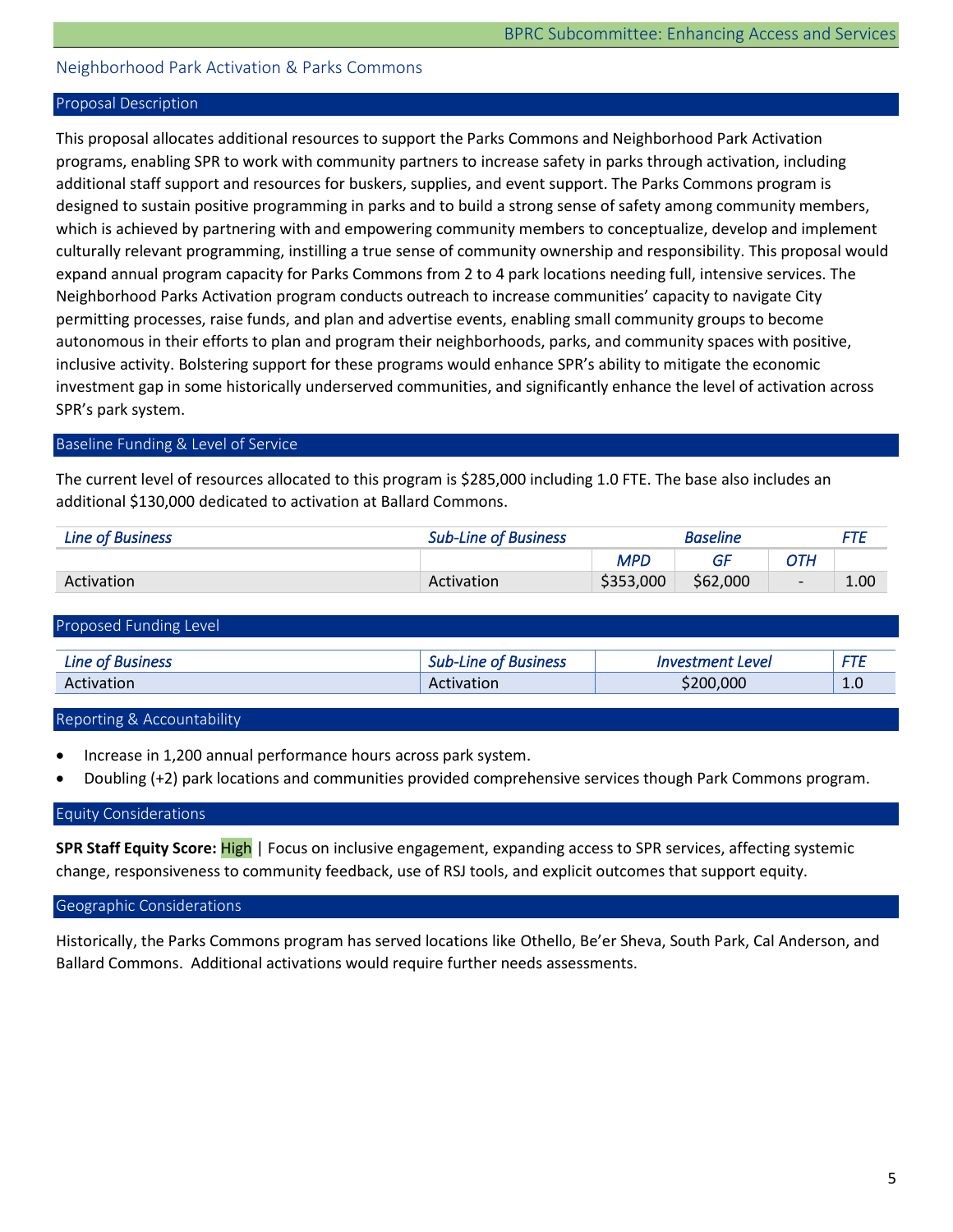## <span id="page-6-0"></span>Enhancing Recreation Facilities & Programming

## Cycle 2 Funding Strategy

SPR recognizes there is more demand for recreation programming than current square footage of our buildings can accommodate. Recognizing the cost to build more brick-and-mortar space, SPR is interested in maximizing the use of our existing facilities in response to expressed community needs, ensuring those facilities are well-maintained to support an expanded level of service, bringing programming out to community through mobile recreation and other activation programs including providing opportunities for hands-on nature-based learning through environmental education.

## Alignment with SPR Strategic Priorities

| 2020-2032 Strategic Plan     | $HP1 = HP3 = HP7 = HE9 = SC7$              |
|------------------------------|--------------------------------------------|
| <b>2022-2024 Action Plan</b> | Action 1 • Action 3 • Action 5 • Action 13 |

## Reporting & Accountability

- 9% system-wide increase in community center operating hours (no net hours loss per center).
- Enhanced level of service for custodial services to meet expanded demand.
- 50% increase in environmental education programming hours, programs offered, nature activations, and youth mentorship opportunities.
- Addition of 2 teams to mobile recreation unit to more than double program delivery capacity.

## Relevant Community Input

| 2019 Strategic Plan Engagement                                                                                                                                                                                                                                    | 2021 Action Plan Engagement                                                                                                                                                                                                                                                                                                                                                                               |
|-------------------------------------------------------------------------------------------------------------------------------------------------------------------------------------------------------------------------------------------------------------------|-----------------------------------------------------------------------------------------------------------------------------------------------------------------------------------------------------------------------------------------------------------------------------------------------------------------------------------------------------------------------------------------------------------|
| Add more community center hours and hours of<br>operation work for the public<br>Provide adequate staffing for ongoing maintenance<br>needs<br>Ensure clean, safe public spaces<br>Desire for more community events and programs in<br>parks and community spaces | Change community center hours to better align with<br>community needs, specifically adding more evening<br>and weekend hours<br>Continue to increase access to welcoming and<br>relevant recreation opportunities for BIPOC,<br>LGBTQIA+, and people with disabilities<br>Strong interest in health & fitness, arts & culture, and<br>environmental education, and wellness and mental<br>health programs |

## Equity Considerations

Several of the proposals included in this strategy provide direct response to requests received from BIPOC community members in recent community engagement efforts, particularly expanding evening and weekend hours across our community center system and focusing environmental education efforts on enhancing opportunities for BIPOC youth to connect with nature and benefit from hands-on outdoor learning experiences. The Rec 'N the Streets program also specifically operates in parts of the city lacking historic access to recreation opportunities to enhance and complement the level of service we are able to provide at our brick-and-mortar facilities.

## Proposed Investments

This investment focuses on expanding access to existing community centers and shifting operating hours to meet expressed community need for more evening and weekend services, enhancing custodial services to support expanded operations, expanding activations through Rec N the Streets, expanding environmental education to focus on BIPOC youth engagement citywide, promoting excellent customer service and staff retention by investing in workforce equity, and investing in improved response times to customer inquiries related to program registration.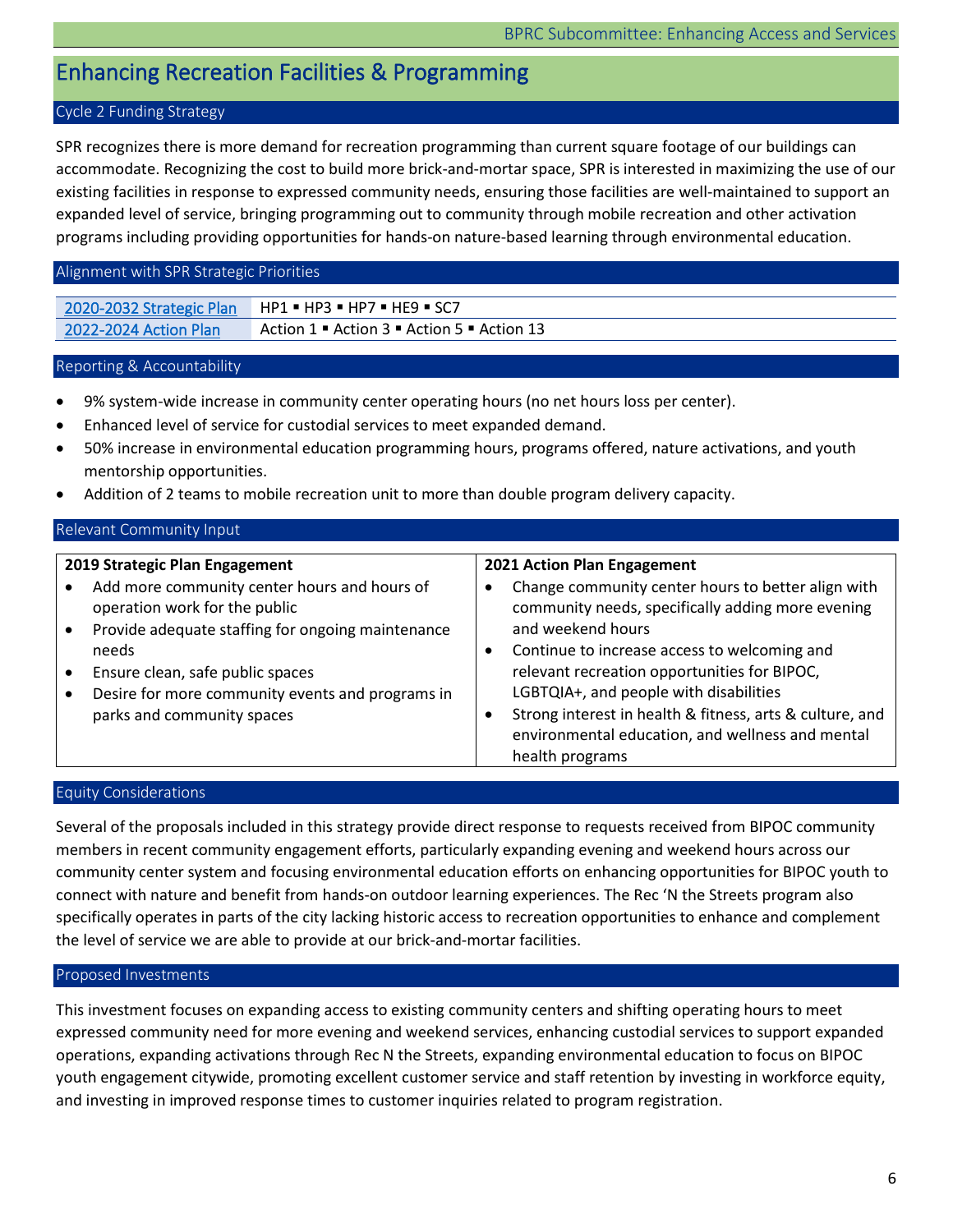BPRC Subcommittee: Enhancing Access and Services

| <b>Proposed Expansion</b>                | <b>Line of Business</b>                 | <b>Investment Level</b> | <b>FTE</b> |
|------------------------------------------|-----------------------------------------|-------------------------|------------|
| <b>Community Center Operations</b>       | <b>Recreation Facility Operations</b>   | \$4,200,000             | 19.25      |
| <b>Custodial Support</b>                 | Capital Planning & Facility Maintenance | \$430,000               | 4.00       |
| <b>Environmental Education</b>           | Activation                              | \$340,000               | 3.15       |
| <b>Rec N The Streets</b>                 | Activation                              | \$1,117,000             | 9.25       |
| Business Systems & Customer Service Unit | Administration & Support                | \$580,000               | 5.00       |
|                                          | <b>Total</b>                            | \$6,667,000             | 40.65      |

## Other Considerations

Expansion to a 5-team RNTS strategy for broader City coverage, expanded programming for community members 50+ and people with disabilities.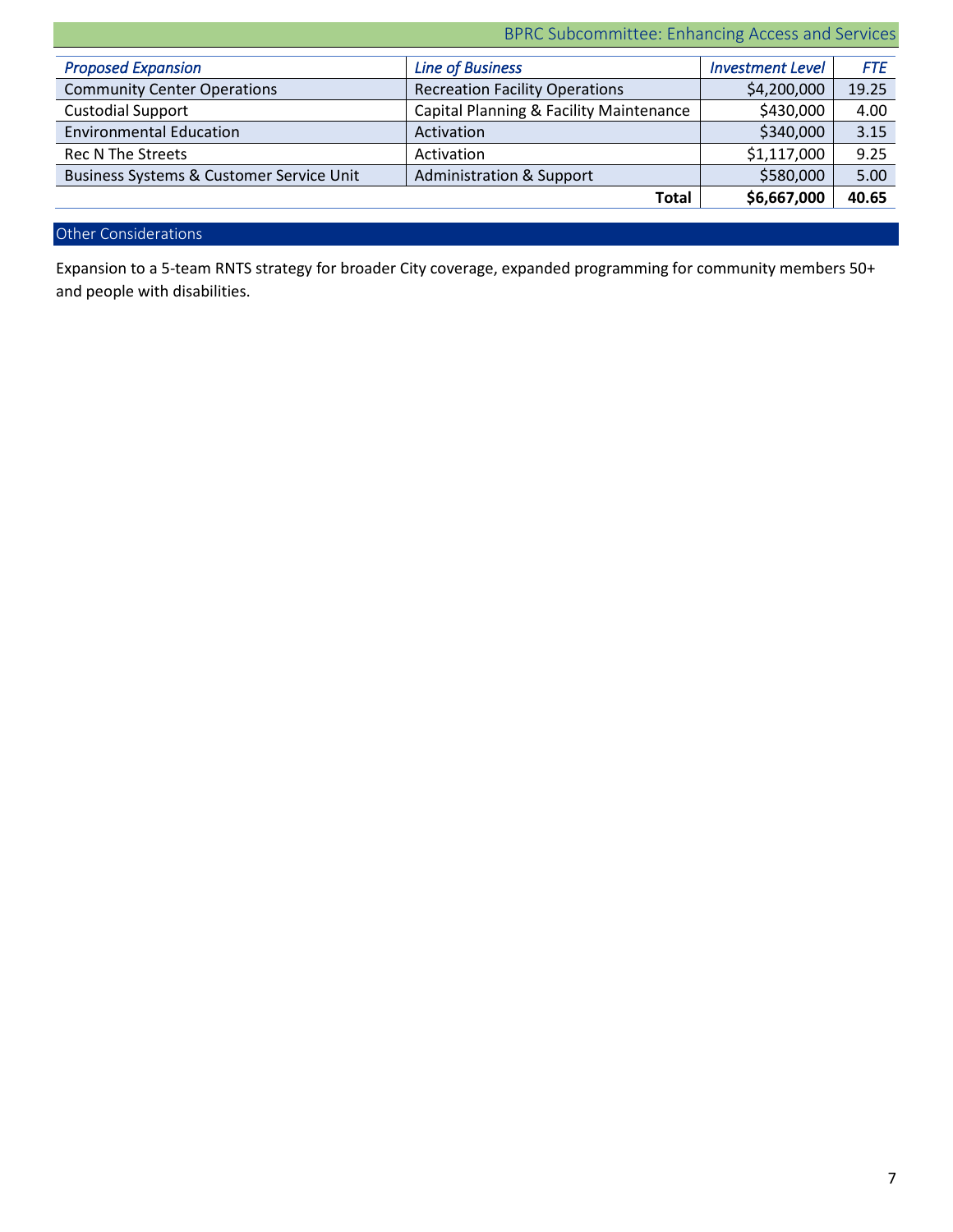## <span id="page-8-0"></span>Community Center Operations

#### Proposal Description

With additional resources from the Park District, this proposal expands public access to SPR's community centers system and realigns public operating hours to increase evening and weekend access in response to stated community preference. This proposal increases facility availability for free drop-in activities, preschool and licensed childcare programs, recreation programming, community events, and building rentals. Specific allocation of hours will be informed by an index tool the Recreation Division developed which gives an overall numeric score based on the diversity, income, health disparities, age demographics, population density, and displacement vulnerability of community center service areas.

This proposal also addresses a significant workforce equity issue by reclassifying front desk support positions at recreation facilities (currently Recreation Attendants and Cashiers) into a title more aligned to their scope of work. Current classifications no longer meet the business need, and presents equity, managerial, and customer service issues.

Note: This proposal does not include additional O&M related to redevelopment projects (see pre-commitments).

#### Baseline Funding & Level of Service

SPR operates 24 full-service community centers providing 1,340+ hours of public operating hours per week across the system with a base budget of \$14,319,000 and 105.25 FTE. Custodial and skilled craft maintenance (plumbing, electric, etc.) is provided through Facilities Maintenance.

| <b>Line of Business</b>                             | <b>Sub-Line of Business</b>                  |             | <b>Baseline</b> |             | <i>FTE</i> |
|-----------------------------------------------------|----------------------------------------------|-------------|-----------------|-------------|------------|
|                                                     |                                              | <b>MPD</b>  | GF              | OTH         |            |
| <b>Recreation Facility</b><br><b>Operations</b>     | <b>Community Center</b><br><b>Operations</b> | \$4,245,000 | \$7,756,000     | \$2,318,000 | 105.25     |
| Capital Planning &<br><b>Facilities Maintenance</b> | <b>Facility Maintenance</b>                  | \$4,262,000 | \$14,107,000    | \$2,980,000 | 147.50     |

### Proposed Funding Level

| <b>Line of Business</b>                             | <b>Sub-Line of Business</b>                            | <b>Investment Level</b> | FTE   |
|-----------------------------------------------------|--------------------------------------------------------|-------------------------|-------|
| <b>Recreation Facility</b><br><b>Operations</b>     | <b>Community Center Operations;</b><br><b>Aquatics</b> | \$3,620,000             | 12.75 |
| Capital Planning &<br><b>Facilities Maintenance</b> | <b>Facility Maintenance</b>                            | \$580,000               | 6.50  |

#### Reporting & Accountability

- Increase public access to community centers by approximately 9% (above base service) and reallocate hours to increase evening and weekend access.
- No center would see a reduction in total public hours through this proposal.

#### Equity Considerations

**SPR Staff Equity Score:** High | Focus on inclusive engagement, expanding access to SPR services, affecting systemic change, responsiveness to community feedback, use of RSJ tools, and explicit outcomes that support equity.

Geographic Considerations

This is a system-wide proposal to allocate increased operating hours at community centers equitably.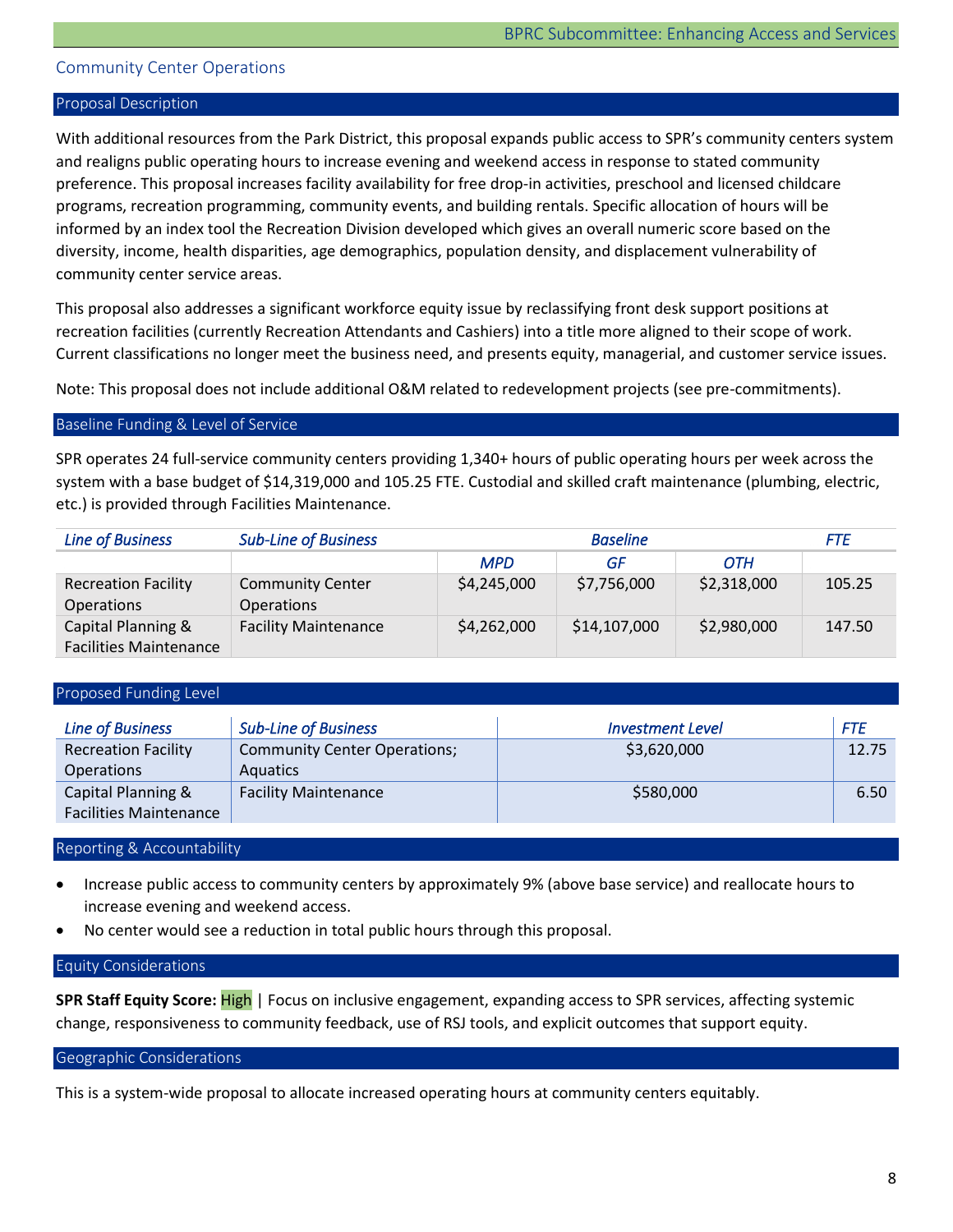## <span id="page-9-0"></span>Custodial Support

#### Proposal Description

This proposal seeks support for SPR's Custodial Unit's body of work that has continued to experience additional expectations like additional hours of cleaning, increased cleaning frequency and protocols, support to additional shower program sites, expanding operating hours, and in general increased level of service requests. This proposal would expand level of service to provide better 7-day coverage, including evenings and weekends, to support facility rentals and better meet demand from expanded programming. At all sites, safety plans have been implemented that detail daily and deep cleaning protocols to support staff and participant safety, which are anticipated to continue. Adding dedicated positions will provide more stability and consistent level of service to provide coverage for callouts across all our sites.

### Baseline Funding & Level of Service

Part of the Facility Maintenance Line of Business, the Custodial Unit's base budget is \$3,850,000 including 35.5 FTE to maintain all SPR facilities (excluding pools).

| <b>Line of Business</b>                                          | <b>Sub-Line of Business</b> | <b>Baseline</b> |                                                | FTF        |  |
|------------------------------------------------------------------|-----------------------------|-----------------|------------------------------------------------|------------|--|
|                                                                  |                             | <b>MPD</b>      | GE                                             | <b>OTH</b> |  |
| Capital Planning & Facilities Maintenance   Facility Maintenance |                             |                 | $$4,262,000$ $$14,107,000$ $$2,980,000$ 147.50 |            |  |

#### Proposed Funding Level

| <b>Line of Business</b>                                          | <b>Sub-Line of Business</b> | <i><b>Investment Level</b></i> |     |
|------------------------------------------------------------------|-----------------------------|--------------------------------|-----|
|                                                                  |                             |                                |     |
| Capital Planning & Facilities Maintenance   Facility Maintenance |                             | 3430.000                       | 4.0 |

#### Reporting & Accountability

Currently, SPR does not track performance measures for custodial services. Some metrics that could be developed in Cycle 2 to report on this additional funding include:

- Analysis of custodial services across all sites and facilities against the Race and Social Equity Index map.
- Inclusion of cleanliness metrics in evaluations sent to program participants and renters.

## Equity Considerations

**SPR Staff Equity Score:** Medium/Low | Focus on affecting systemic change through workforce equity actions, but lack of explicit outcomes supporting equity and other equity-focused criteria. This proposal is primarily driven by systemwide maintenance requirements.

#### Geographic Considerations

While this is a system-wide proposal, specific increases are included for the 5 sites operating shower programs for individuals experiencing homelessness (Miller, Green Lake, Rainier, Delridge, and Meadowbrook) and a range of satellite sites including SPR's Westbridge facility, Camp Long, Mount Baker Rowing & Sailing Center, Magnuson Park, Japanese Garden, and Golden Gardens Bathhouse.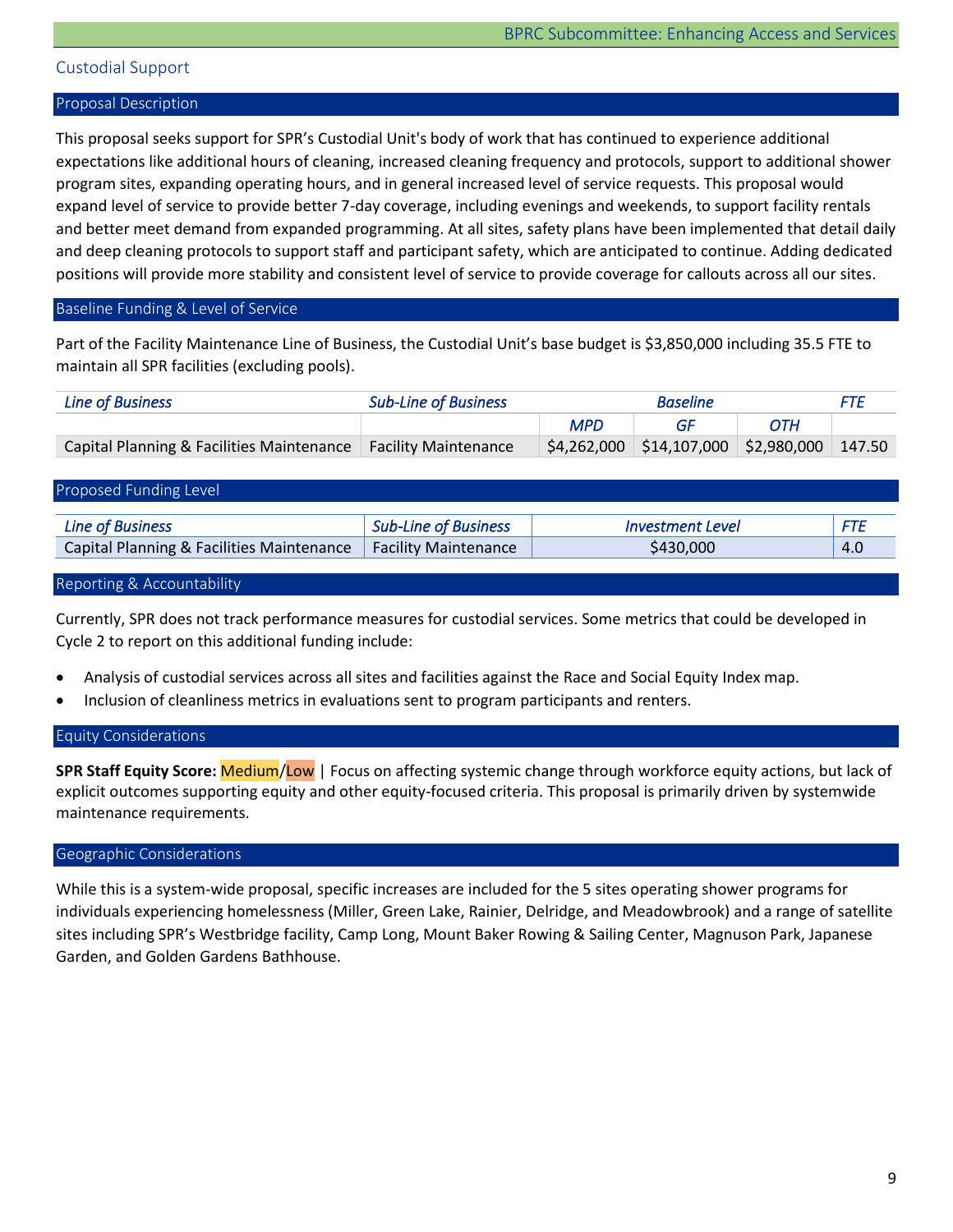## <span id="page-10-0"></span>Environmental Education

#### Proposal Description

Programming offered by SPR's Environmental Education unit is designed to connect residents to their urban environment, grow appreciation of nature, and encourage sustainability in the face of climate change. This proposal increases staff capacity and increase access to environmental education opportunities, prioritizing offerings relevant to persons with disabilities and BIPOC community members across the city in school, community, and public programs. Specifically, this proposal increases two current part-time Community Naturalist positions to full-time and adds two additional full-time positions. These team members will focus their work on developing partnerships with low-income community groups and organizations in identified equity zones to offer free programing in these communities. This will also increase the team's ability to expand partnerships with other SPR programs including Lifelong Recreation, Rec 'N the Streets and Specialized Programs, build capacity to train and coordinate city-wide public program volunteers, and more robustly contribute to large city-wide festivals and events like Big Day of Play, Salmon Stewards, and Summer in the Parks. Overall, this investment will allow the environmental education team to significantly expand partnerships, program hours, and participants served.

#### Baseline Funding & Level of Service

The current level of resources allocated to Environmental Education programming which includes the Environmental Learning Centers is \$1.3M consisting of 11.10 FTE.

| Line of Business | <b>Sub-Line of Business</b> | <b>Baseline</b> |             |           |       |
|------------------|-----------------------------|-----------------|-------------|-----------|-------|
|                  |                             | <b>MPD</b>      | GF          | ОТН       |       |
| Activation       | Activation                  | \$0             | \$1,055,000 | \$236,000 | 11.10 |

| Proposed Funding Level  |                             |                         |      |
|-------------------------|-----------------------------|-------------------------|------|
| <b>Line of Business</b> | <b>Sub-Line of Business</b> | <i>Investment Level</i> | FTE  |
| Activation              | Activation                  | \$340,000               | 3.15 |

#### Reporting & Accountability

• 50% increase in programming hours (from 870 in 2021 to 1,300), programs offered (from 155 in 2021 to 230 in 2023), nature activations (from 54 in 2021 to 80 in 2023), special events (from 2 in 2021 to 3 in 2023), and youth mentorship (from 2 cohorts in 2021 to 3 cohorts in 2023).

## Equity Considerations

**SPR Staff Equity Score:** Medium | Cited record of inclusive engagement, expanding access to SPR services, responsiveness to community feedback, and explicit outcomes that support equity.

#### Geographic Considerations

This proposal is citywide, with a significant focus on partnering with historically underserved communities to identify programming of relevance to them, rather than expecting all participants to attend Environmental Learning Centers. The investment will also focus on expanding programming to serve Native American populations a well.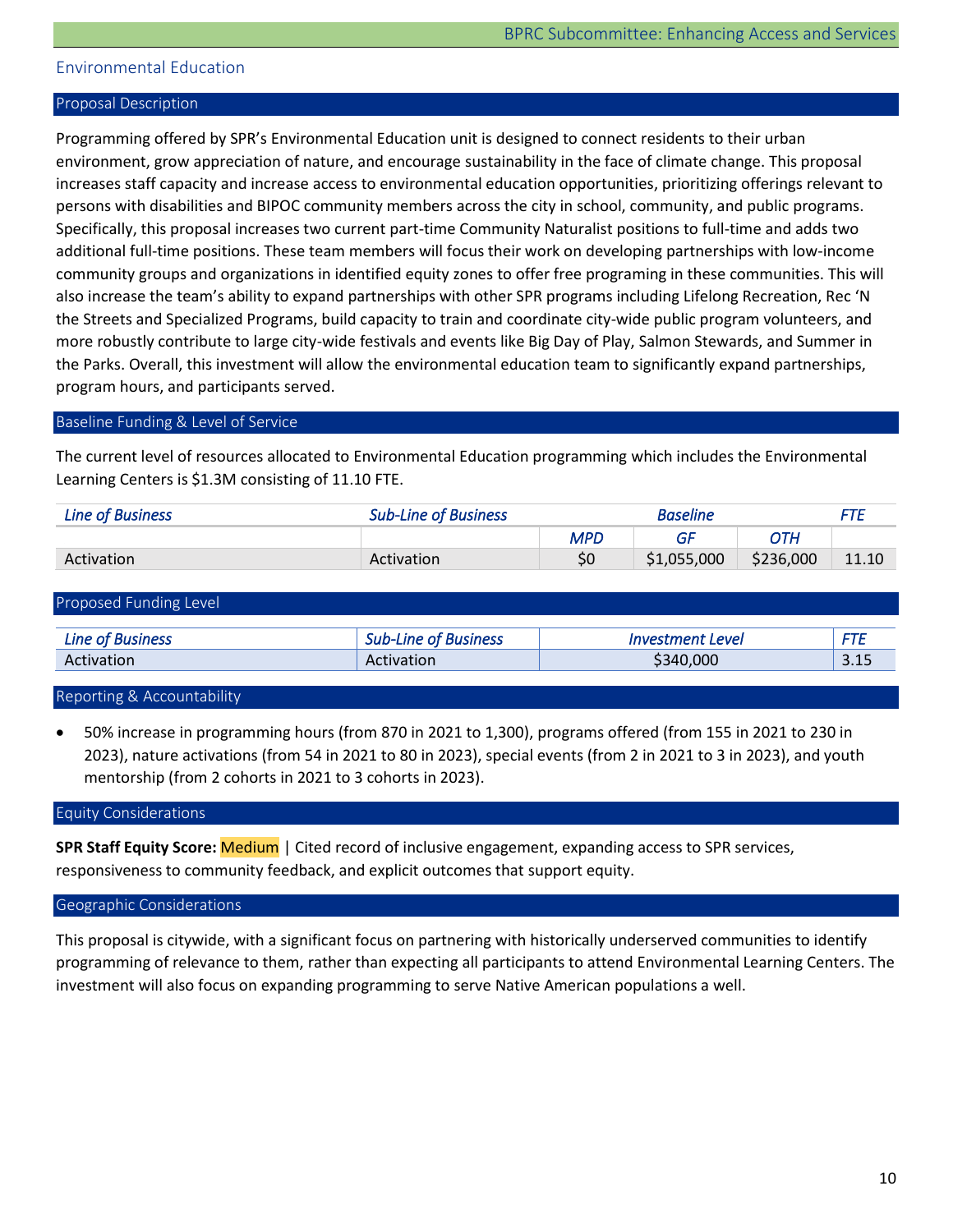## <span id="page-11-0"></span>Rec 'N The Streets

#### Proposal Description

This proposal is to expand the impact of SPR's mobile recreation (Rec 'N The Streets, RNTS) program delivery by adding 2 additional teams to expand the reach of services to all geographic regions. Recognizing that SPR cannot continually expand our physical footprint of adding additional community centers, this request is in direct response to the articulated need for community center-like activation in the Georgetown and Licton Springs neighborhoods. Rec 'N the Streets Mobile recreation unit is built on the principle of bring recreation to the people that do not have easy access to recreational opportunities and eliminating the barriers of cost and travel for the populations that are most impacted by disparities in health, racial and economic factors. RNTS operates with a community voice and choice mode of programming to center community preferences in designing program offerings and make real-time adjustments based on feedback received. Investing in growing this program will expand our programming delivery areas to 4 regions of the city and increase capacity for engagement activities like walk and talks, popup informational engagements, surveys, and outreach sessions at the neighborhood levels, allowing SPR to become even more responsive to more of the underrepresented groups and those that have been historically excluded. This investment will also support economic equity for community by partnering with SPR's grant team and offering contracting opportunities for BIPOC/WMBE vendors to provide supplemental programming.

#### Baseline Funding & Level of Service

In 2022, SPR reallocated about \$660,000 of baseline resources, including 4.0 FTE to formalize RNTS. This includes ongoing funding for 2 permanent RNTS teams. While buildings were closed during the peak of the pandemic, RNTS was piloted using reallocated staffing to program across the city with 5 teams one in each geographic area Northeast, Northwest, Southeast, Southwest, and Central Seattle and served 27,942 participants through 1,144 programming hours, 30 community-based partnerships. This program has also very successfully leveraged external funds, securing \$250,000 in grant funds in 2021, and recently securing another \$500,000 for 2022.

| Line of Business | <b>Sub-Line of Business</b> | Baseline                 |           |                          |     |
|------------------|-----------------------------|--------------------------|-----------|--------------------------|-----|
|                  |                             | <b>MPC</b>               | GF        | ОТН                      |     |
| Activation       | Activation                  | $\overline{\phantom{0}}$ | \$660,000 | $\overline{\phantom{0}}$ | 6.0 |
|                  |                             |                          |           |                          |     |

| Proposed Funding Level  |                             |                  |      |
|-------------------------|-----------------------------|------------------|------|
| <b>Line of Business</b> | <b>Sub-Line of Business</b> | Investment Level |      |
| Activation              | Activation                  | \$1,117,000      | 9.25 |
|                         |                             |                  |      |

Reporting & Accountability

• More than doubling program delivery over funded baseline of 2 teams: weekly activations (from 15 to 55-65), programs per week (from 10 to 20), population served (from 2,750 to 15,309), weekly program hours (from 160 to 572).

#### Equity Considerations

**SPR Staff Equity Score:** High | Cited record of inclusive engagement, expanding access to SPR services, affecting systemic change, responsiveness to community feedback, use of RSJ tools, and explicit outcomes that support equity.

#### Geographic Considerations

Rec 'N The Streets operates exclusively in identified equity zones determined by demographic information in specific census tracts, the Department of Neighborhoods' neighborhood snap shots, and public health surveys.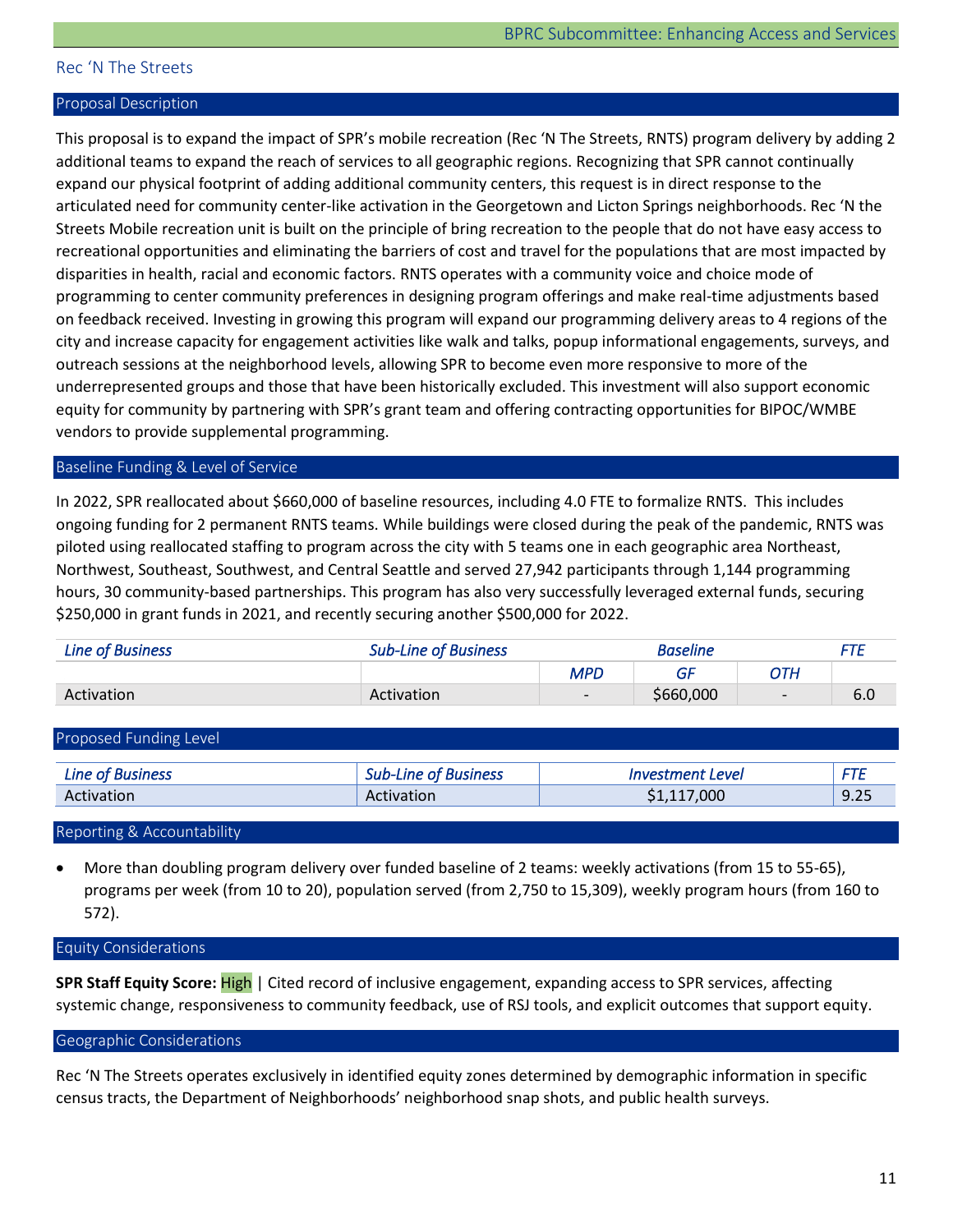## <span id="page-12-0"></span>Business Systems and Customer Service Unit

#### Proposal Description

This proposal would create a consolidated work unit to provide a higher level of customer service by providing customers with consistent information and service by trained staff who perform this body of work regularly, ensuring a single point of contact, and improving access to department wide information - which streamlines a way for customers to navigate our large, complex department with multiple lines of business. Currently, customer response occurs by several work units across the department, which can be confusing to customers and likely leads to a lack of service access. This proposal would seek to increase customer response times, develop a department-wide digital transferable knowledge base tool, and implement a call tracking system. This new consolidated work would focus primarily on customer service for external and internal customers and business systems administration. The customer service portion of the work unit would handle general questions about department offerings, take payments and register customers for department services, book simple one-off event and athletic field rentals for the department and maintain a centralized knowledge base tool to hold all the department services and information which could benefit everyone in the department. The business administration work would provide oversight and maintenance of customer-facing systems (i.e., ActiveNet and ePACT). This unit would expedite responses to requests for refunds, incoming emails, and voicemails, expand communication channels through new and improved technologies such as a chat response feature, a new unified communications phone system, and increased engagement with social media inquiries.

#### Baseline Funding & Level of Service

This is a new proposal, so there is no current dedicated baseline funding. Customer service and business system administration happens across multiple lines of business within existing resources. This proposal would consolidate and formalize those resources as well as build upon them with incremental new funding.

| Proposed Funding Level              |                                     |                         |     |
|-------------------------------------|-------------------------------------|-------------------------|-----|
| <b>Line of Business</b>             | <b>Sub-Line of Business</b>         | <b>Investment Level</b> | FTF |
| <b>Administration &amp; Support</b> | <b>Administration &amp; Support</b> | \$580,000               | 5.0 |

#### Reporting & Accountability

- Reduction of refund wait time by 100% (from 2 weeks to 1 week)
- Reduction in email response time from 5 days to 48 hours
- Increase in first calls answered from 50% to 80% • Increase in voicemail return from 48 hour to 24 hours

#### Equity Considerations

**SPR Staff Equity Score:** Medium | Focus on expanding access to SPR services, affecting systemic change, and responsiveness to community feedback, but lack of explicit outcomes supporting equity. This proposal is primarily designed to improve customer service and experience.

Geographic Considerations

This is a systemwide proposal affecting all SPR customer-facing services and programs.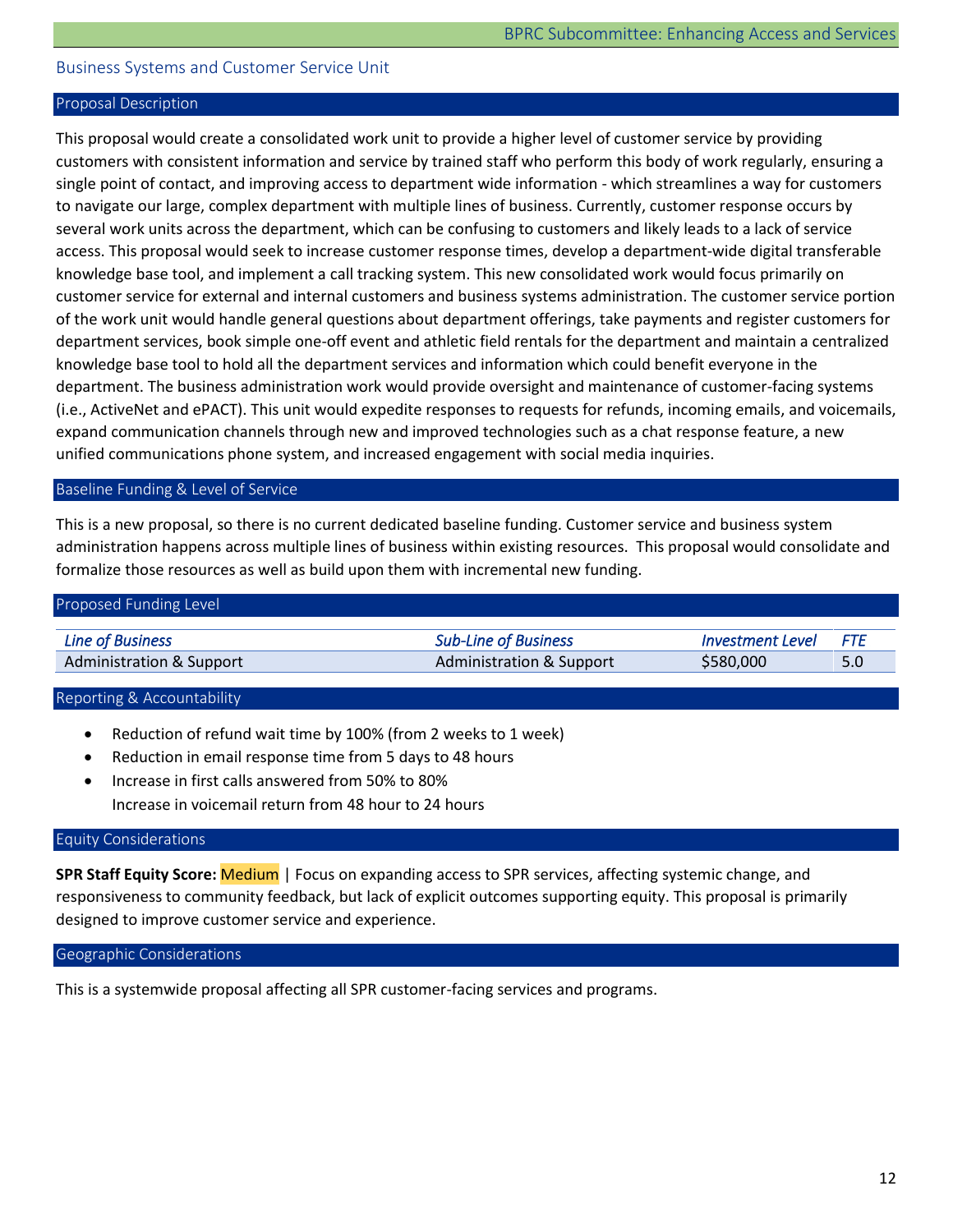## <span id="page-13-0"></span>Restoring Trails & Improving Access to Open Space

## Cycle 2 Funding Strategy

Seattle residents and park visitors consistently rank walking on trails and paths as among the most popular activities in SPR's system. While SPR offers an extensive network of 116 miles of trails, ongoing resources are insufficient to keep these trails well-maintained and accessible. Further, SPR recognizes that as the cost of land increases, it is critical to look for opportunities to expand access to green spaces we already own. This strategy approaches trail investments in three ways: 1) Increased routine maintenance performed by staff and volunteers; 2) Increased major maintenance (activities likely to require design and possible permitting) and 3) Building new trails / trail amenities to increase access.

## Alignment with SPR Strategic Priorities

| 2020-2032 Strategic Plan | $HP4 = HE5 = HE7 = HE10 = OE9$ |
|--------------------------|--------------------------------|
| 2022-2024 Action Plan    | <b>Action 12</b>               |

## Reporting & Accountability

- Increase in annual routine trail maintenance from 4-6 miles/year to 7-8 miles/year.
- Sustained restoration resources supporting approximately 1,000 linear feet per year.
- Increased access through trail building approximately ¼ mile per year plus supporting infrastructure.

#### SPR would plan Relevant Community Input **2019 Strategic Plan Engagement** Add more trails and walking paths to the system. • Better maintain existing trails and paths. • Focus on gaps and barriers to access for trail enhancements. • Restore trails that have closed due to insufficient maintenance over time. • Eliminate barriers to accessing SPR's trail system. **2021 Action Plan Engagement** • Maximize usability and flexibility of existing park spaces through trail and pathway upgrades and enhancements, focusing on pedestrian uses. • Leverage partnerships for trail and natural space maintenance. • Improve accessibility, safety, and appearance of SPR trail system.

## Equity Considerations

While trails are an incredibly popular asset spread widely across SPR's system and all require maintenance, capital investment, and restoration, the proposals in this strategy focus on opportunities to enhance access and maintenance in historically underserved areas to the extent possible. Examples include using the Race and Social Equity Index to help prioritize proactive routine maintenance efforts (i.e., not demand-based work orders), and identifying opportunities to build green space connections and new trail assets in areas historically lacking access.

## Proposed Investments

Focuses on maintenance on our existing trails and expanding trails into currently inaccessible greenbelts and natural areas to build additional connections to nature. Investments align with the 2019 Trails Task Force recommendations.

| <b>Proposed Expansion</b>        | <b>Line of Business</b>                | <b>Investment Level</b> | <b>FTE</b> |
|----------------------------------|----------------------------------------|-------------------------|------------|
| <b>Trails Program Support</b>    | Tree Crew & Natural Areas              | \$520,000               | 4.0        |
| <b>Trails Major Maintenance</b>  | Asset Management & Life Cycle Programs | \$700,000               | 0.0        |
| Trails, Connectivity, and Access | Park Development & Improvement         | \$1,560,000             | 0.0        |
|                                  | Total                                  | \$2,780,000             | 4.0        |

## Other Considerations *(ideas or investments not currently included in strategy)*

Planning and construction of new walking trails and walking loops in developed parks.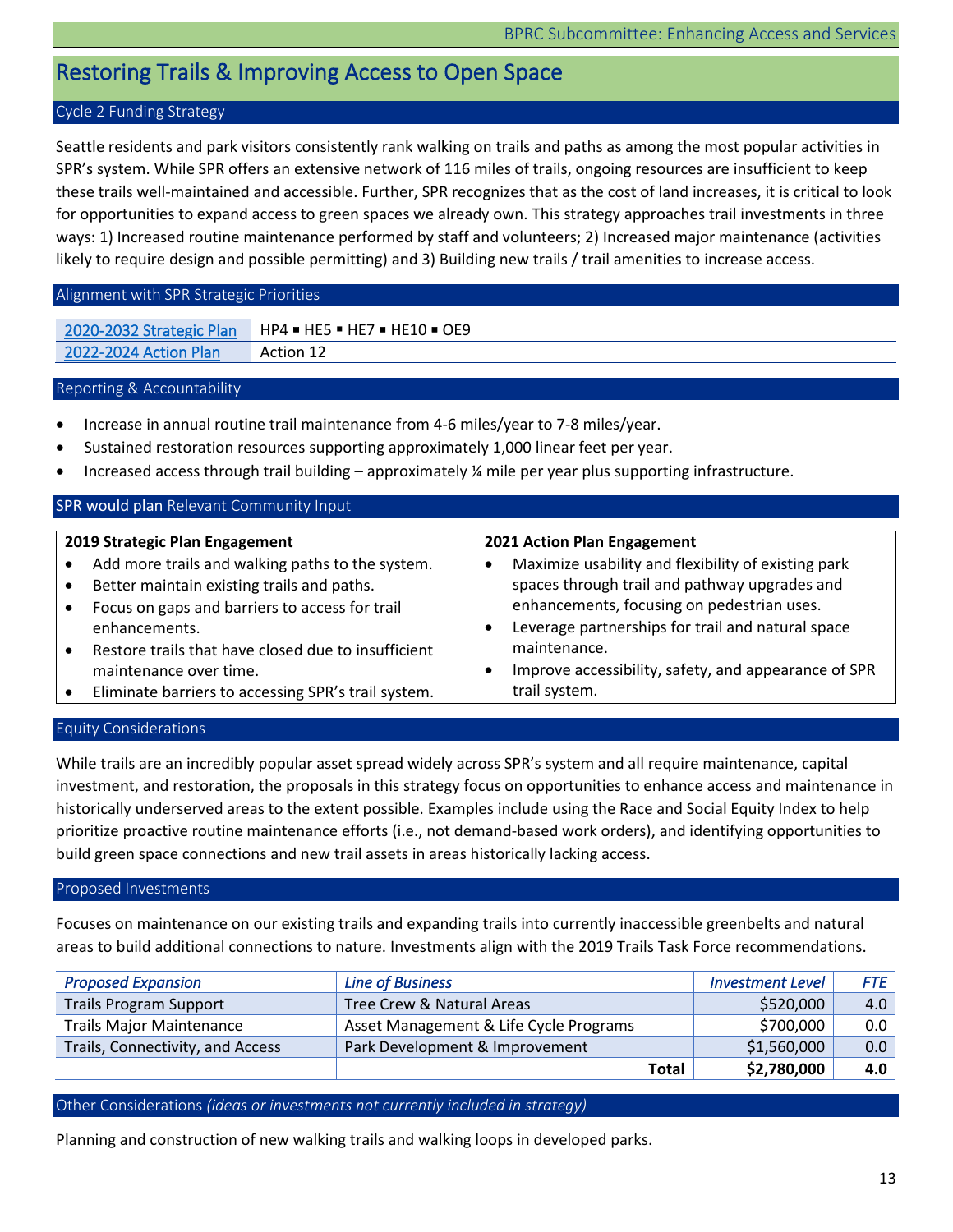## <span id="page-14-0"></span>Trails Program Support

#### Proposal Description

Seattle Parks and Recreation (SPR) has 116 miles of trails, which are a mix of developed and semi-developed trails, some in good condition and others with significant maintenance needs. In 2017, SPR staff worked with community partners to prepare a draft Soft Surface Trails Management Plan (SSTMP), which identified a set of strategies specifically related to soft surface trail maintenance. This proposal will begin the process of investing additional resources toward maintaining and preserving our trail systems and provide access, connectivity, and safe trails for the public by adding additional dedicated maintenance staff to the existing team and provide the equipment, tools, and materials required to support this work. The Trails Maintenance team will begin to strategically focus their work on the worst condition trails and further prioritize using tools like the Race and Social Justice Equity Index, existing trails inventory map, and a tree inventory map. The team will also begin the process of automating data about where trails have been maintained and which still need work through mobile and GIS mapping integration. This investment will enable the team to perform more proactive maintenance in historically underserved communities by providing capacity for maintenance activities to occur in multiple locations simultaneously. Many of the work orders the team currently responds to are in wellresourced neighborhoods, and response to these requests can defer work in other areas. This ability to work in multiple locations at once will also expand the team's capacity to host volunteer events.

#### Baseline Funding & Level of Service

The current level of investment in the Trail Programs is about \$225,000 including 1.5 FTE to support the stewardship of 116 miles of trials across the parks system. The program has historically been underfunded, facing challenges to meet the demands to maintain and sustain our trails system.

| <b>Line of Business</b>              | <b>Sub-Line of Business</b><br><b>Baseline</b> |            |           |          |     |
|--------------------------------------|------------------------------------------------|------------|-----------|----------|-----|
|                                      |                                                | <b>MPD</b> |           | ОТН      |     |
| <b>Tree Crew &amp; Natural Areas</b> | Natural Resource Maintenance                   | \$86,000   | \$119,000 | \$20,000 | 1.5 |

| Proposed Funding Level    |                              |                         |     |
|---------------------------|------------------------------|-------------------------|-----|
| <b>Line of Business</b>   | <b>Sub-Line of Business</b>  | <i>Investment Level</i> | FTF |
| Tree Crew & Natural Areas | Natural Resource Maintenance | \$520,000               | 4.0 |

Reporting & Accountability

- Increase trail maintenance from 4-6 miles/year (2019) to 7-8 miles/year (2023)
- Increase volunteer participation by 10-15%

#### Equity Considerations

**SPR Staff Equity Score:** Medium | Focus on inclusive engagement, expanding access to SPR services, responsiveness to community feedback, but lack of explicit outcomes supporting equity.

#### Geographic Considerations

This is a citywide proposal. As mentioned above, maintenance projects will be prioritized through an analysis of current trail condition, level of neighborhood advantage on the Race and Social Equity Index, and tree inventory map. The team will also continue responding to demand-based work orders at various locations.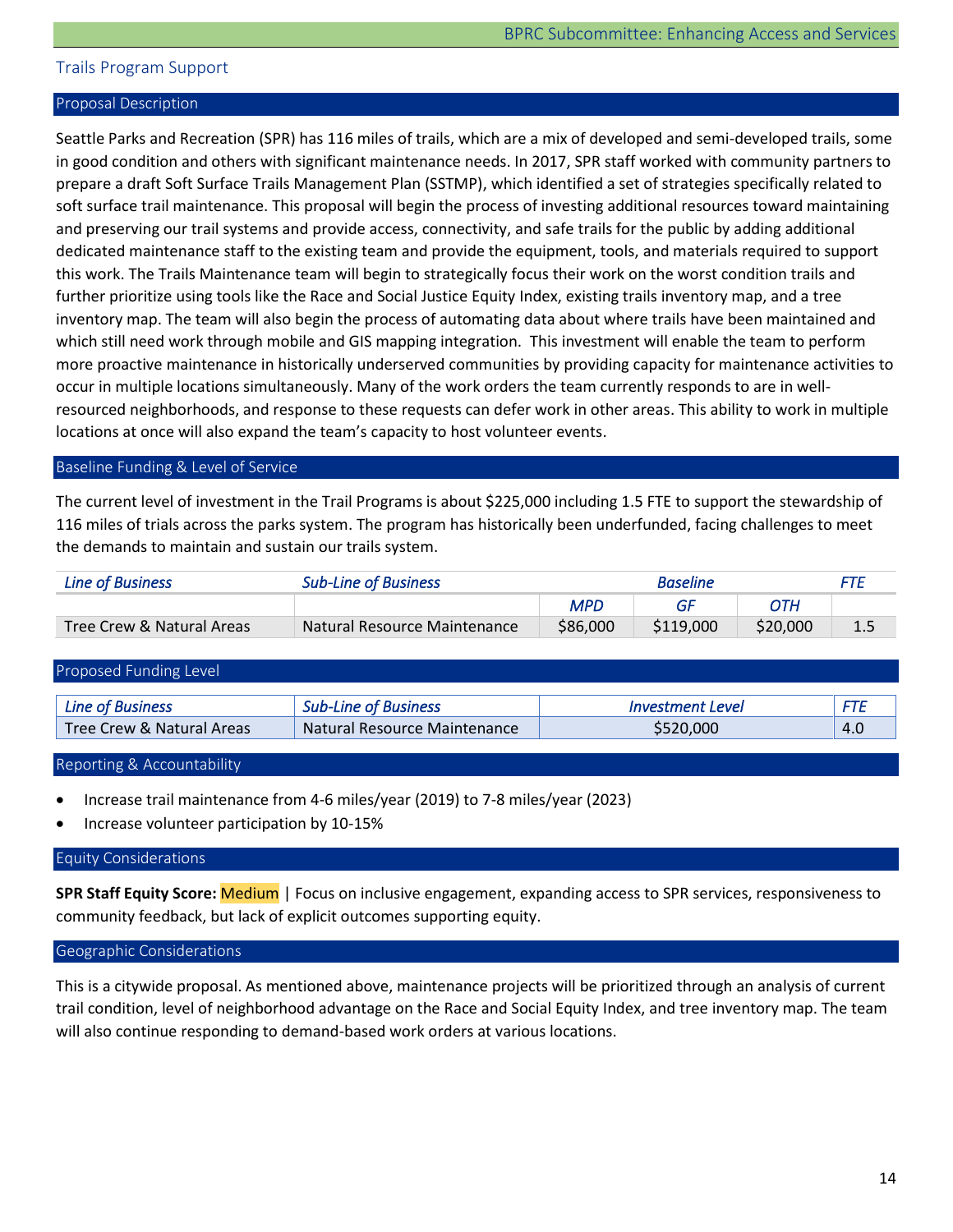## <span id="page-15-0"></span>Trails Major Maintenance

#### Proposal Description

This proposal would create a new dedicated asset renewal program focused on large-scale trail restoration. While park users consistently rate trails as one of the most popular and well-used features in SPR's system, a 2019 GIS analysis of trail programs showed that approximately 5.5 miles of SPR's approximately 116-mile inventory of soft surface trails were characterized as in poor or overgrown condition. This proposal would enable SPR to address trails in the worst condition and those requiring significant capital investment (i.e., installation of check steps, elevated walkways, and bridges) for which design and permitting are likely required. Trails with engineered structures like elevated walkways, bridges, and stairs would be prioritized which the trail maintenance crew or volunteers are not able to address.

#### Baseline Funding & Level of Service

SPR is currently dedicating \$350,000 in REET funding to support SPR's trail crew and volunteer coordination. This funding does not allow for a sustained capital asset renewal program focused on large scale trail renovations and restoration.

| Line of Business                      | <b>Sub-Line of Business</b><br><b>Baseline</b> |     |             | FTF |     |
|---------------------------------------|------------------------------------------------|-----|-------------|-----|-----|
|                                       |                                                | MPD | <b>REET</b> | OTH |     |
| Asset Management & Life Cycle Program | <b>Park Features</b>                           |     | \$350,000   |     | 0.0 |

#### Proposed Funding Level

| Line of Business                      | <b>Sub-Line of Business</b> | <i><b>Investment Level</b></i> | <b>CTC</b> |
|---------------------------------------|-----------------------------|--------------------------------|------------|
| Asset Management & Life Cycle Program | <b>Park Features</b>        | \$700,000                      | 0.0        |

#### Reporting & Accountability

- 5,000 linear feet (~1 mile) of trails restored over six years
- SPR would plan to also report on the number of identified barriers or poor trail sections addressed annually

#### Equity Considerations

The importance of walking as an activity is a consistent message that's been heard from all communities across engagement forums, including from BIPOC communities. Projects would be prioritized based on condition, in consultation with the front-line staff of the trail crew and using their data as a guide. Additional weight would be put toward trails that serve primarily BIPOC and other vulnerable communities.

#### Geographic Considerations

Potential major maintenance projects to be pursued in Cycle 2 include:

| <b>Potential Early Project Candidates</b> | <b>Race and Social Equity Index Quintile</b> | <b>Council District</b> |
|-------------------------------------------|----------------------------------------------|-------------------------|
| Camp Long Trail Structure Restoration     | Middle Disadvantage                          |                         |
| Discovery Park North Beach Trail          | Second Lowest Disadvantage                   |                         |
| Discovery Park South Beach Trail          | Second Lowest Disadvantage                   |                         |
| Golden Gardens Trail Major Maintenance    | Second Lowest Disadvantage                   | 6                       |
| <b>Greg Davis Park Trail Restoration</b>  | Middle Disadvantage                          |                         |
| Lake Washington Blvd Trail Maintenance    | Second Highest Disadvantage                  |                         |
| Lakeridge Park Trail Restoration          | <b>Highest Disadvantage</b>                  |                         |
| Lincoln Park Trail Restoration Project    | Second Lowest Disadvantage                   |                         |

See "Trail Major Maintenance" layer on Potential Cycle 2 Park District Capital Investments map for possible candidate sites for trail major maintenance work throughout Cycle 2.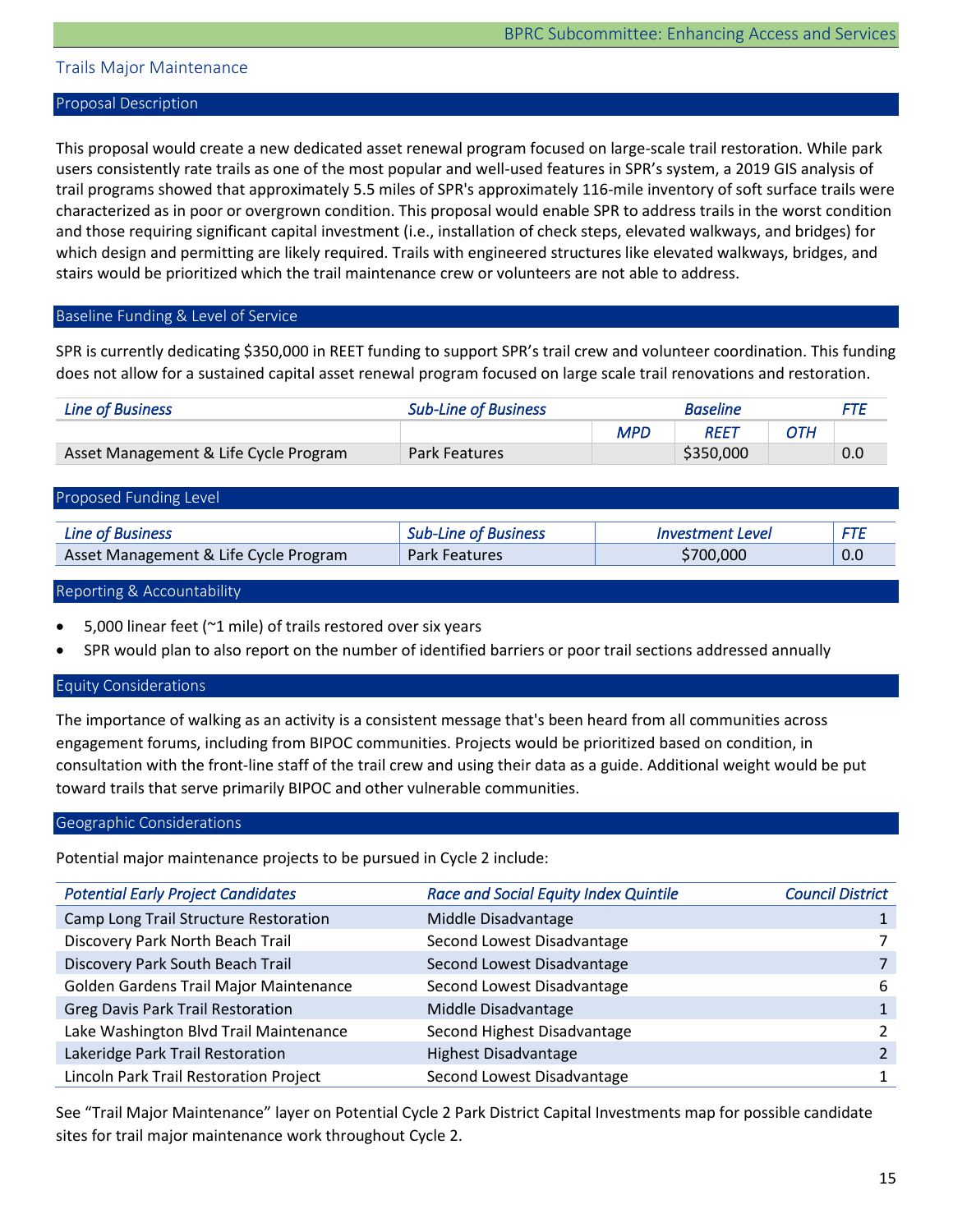## <span id="page-16-0"></span>Trails, Connectivity, and Access

#### Proposal Description

This proposal would fund projects to build and improve connections and access to parks and greenbelts, thereby increasing their overall recreational value. These projects could include multiple types of connections including building new trails in currently inaccessible open space, perimeter trails, staircases, or additional entrances to existing greenspaces or developed parks. These projects would also provide the benefit of activating some of these spaces and discouraging illicit activity. Projects would be identified and prioritized through a combination of SPR-led and interdepartmental planning efforts with partner agencies like the Office of Planning and Community Development and Seattle Department of Transportation, building on existing efforts to the extent possible. SPR would also conduct a citywide analysis using SPR's walkability to identify developable locations in undeveloped greenbelts that could add these recreational amenities to communities currently lacking access.

#### Baseline Funding & Level of Service

Currently, SPR does not have dedicated funding for building new trails and connections.

| Proposed Funding Level                                                                                         |                              |                             |                         |            |  |
|----------------------------------------------------------------------------------------------------------------|------------------------------|-----------------------------|-------------------------|------------|--|
| <b>Line of Business</b>                                                                                        |                              | <b>Sub-Line of Business</b> | <b>Investment Level</b> | <b>FTE</b> |  |
| Capital Development & Improvement                                                                              |                              | Park Improvements           | \$1,560,000             | 0.0        |  |
| Alignment with SPR Strategic Priorities                                                                        |                              |                             |                         |            |  |
| 2020-2032 Strategic Plan                                                                                       | HP4 = HE5 = HE7 = HE10 = OE9 |                             |                         |            |  |
| 2022-2024 Action Plan                                                                                          | Action 12                    |                             |                         |            |  |
| $D = \{x_1, x_2, \ldots, x_n\}$ $D = D \cup D$ $A = \{x_1, x_2, \ldots, x_n\}$ $A = \{x_1, x_2, \ldots, x_n\}$ |                              |                             |                         |            |  |

#### Reporting & Accountability

- 8,000 linear feet (1.5 miles) of new trails throughout cycle (~1,300 linear feet, or ~¼ mile/year)
- 2-3 projects building hard infrastructure (i.e., stairs, accessible gathering or sitting spaces) throughout cycle

### Equity Considerations

Equity would be a critical lens through which projects in this program would be identified and prioritized. SPR would leverage tools such as the Race and Social Equity Index, planning efforts led by OPCD's Equitable Development Initiative, and engagement with communities affected during the design phase to ensure that projects reflect their needs.

#### Geographic Considerations

Potential sites for improvement identified through existing interdepartmental planning efforts include:

| <b>Potential Early Project Candidates</b>  | <b>Race and Social Equity Index Quintile</b> | <b>Council District</b> |
|--------------------------------------------|----------------------------------------------|-------------------------|
| <b>Brandon Street Trail Improvements</b>   | Middle Disadvantage                          |                         |
| East Duwamish Greenbelt Trail Developments | Highest Disadvantage                         |                         |
| Jackson Park Loop Trail                    | Second Highest Disadvantage                  |                         |
| <b>Westcrest Park Stair Project</b>        | <b>Highest Disadvantage</b>                  |                         |

See "Trails, Connectivity, and Access" layer on Potential Cycle 2 Park District Capital Investments map for the distribution of potential sites for these investments throughout Cycle 2.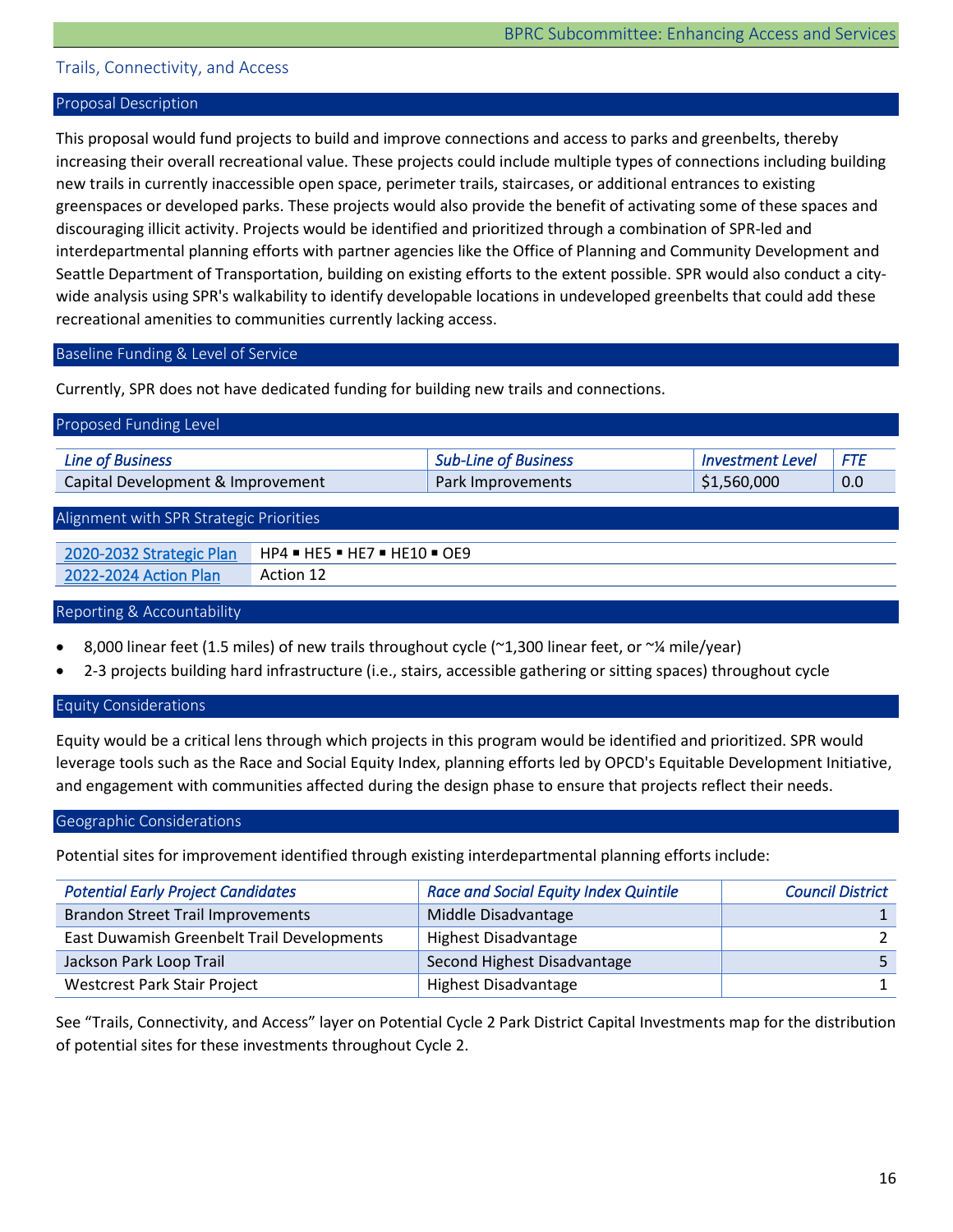## <span id="page-17-0"></span>Expanding Youth Employment & Mentorship Responsibilities

## Cycle 2 Funding Strategy

To support the young people of Seattle, especially BIPOC youth, in successfully transitioning to adulthood, SPR strives to connect youth and young adults to mentorship opportunities, quality job training, and employment opportunities. This strategy invests in coordinating and expanding programs in service of these goals, supplementing youth development programming for youth aged 11-19, connecting SPR's efforts to the larger City Youth Employment initiative, and exploring potential for partnership with community-based organizations that serve BIPOC youth.

## Alignment with SPR Strategic Priorities

| 2020-2032 Strategic Plan SC9 = SC10 = OE8 |                                   |
|-------------------------------------------|-----------------------------------|
| 2022-2024 Action Plan                     | Action 11 ■ Action 18 ■ Action 24 |

## Reporting & Accountability

- 20% increase in hours of teen programming.
- 20,000 hours of paid employment opportunities for young people.

| Relevant Community Input                                                                                   |           |                                                                                                         |
|------------------------------------------------------------------------------------------------------------|-----------|---------------------------------------------------------------------------------------------------------|
| 2019 Strategic Plan Engagement                                                                             |           | 2021 Action Plan Engagement                                                                             |
| Support for safe spaces for youth and teens to gather<br>Support for existing programs oriented toward for | ٠         | Add internships and job training opportunities<br>(including a focus on low barriers to entry) that pay |
| youth and young people (i.e., Late Night & Great<br>Night, teen lifeguard employment opportunities,        |           | young people for work and build employment<br>capacity                                                  |
| Teen Leaders, Teen Life Centers, skill building, etc.)                                                     | $\bullet$ | Connect youth near community centers to<br>opportunities there                                          |
|                                                                                                            |           | Develop clearer career pathways into the department                                                     |

## Equity Considerations

This strategy focuses on enhancing opportunities for Seattle's young people, and on providing support, mentorship, skill development, and a pipeline to employment youth who are otherwise lacking access to services and support, in particular youth in BIPOC and LGBTQIA communities and students who are low-income, homelessness, or underperforming in school based on Math and English-Language Arts (ELA) data.

#### Proposed Investments

Invests in targeted youth development programming including mentorship programming and expanded service hours at Teen Life Centers, consolidating department-wide oversight and coordination of all current efforts related to youth employment and job training, and seeking out community partners to provide career readiness and employment mentorship for SPR youth and teen program participants.

| <b>Proposed Expansion</b>                   | <b>Line of Business</b>       | <b>Investment Level</b> | FTF  |
|---------------------------------------------|-------------------------------|-------------------------|------|
| Teen Development Program                    | <b>Recreation Programming</b> | \$520,000               | 5.18 |
| Youth Mentorship & Employment Opportunities | <b>Recreation Programming</b> | \$850,000               | 1.00 |
|                                             | <b>Total</b>                  | \$1,370,000             | 6.18 |

## Other Considerations *(ideas or investments not currently included in strategy)*

Adding new brick-and-mortar Teen Life Centers.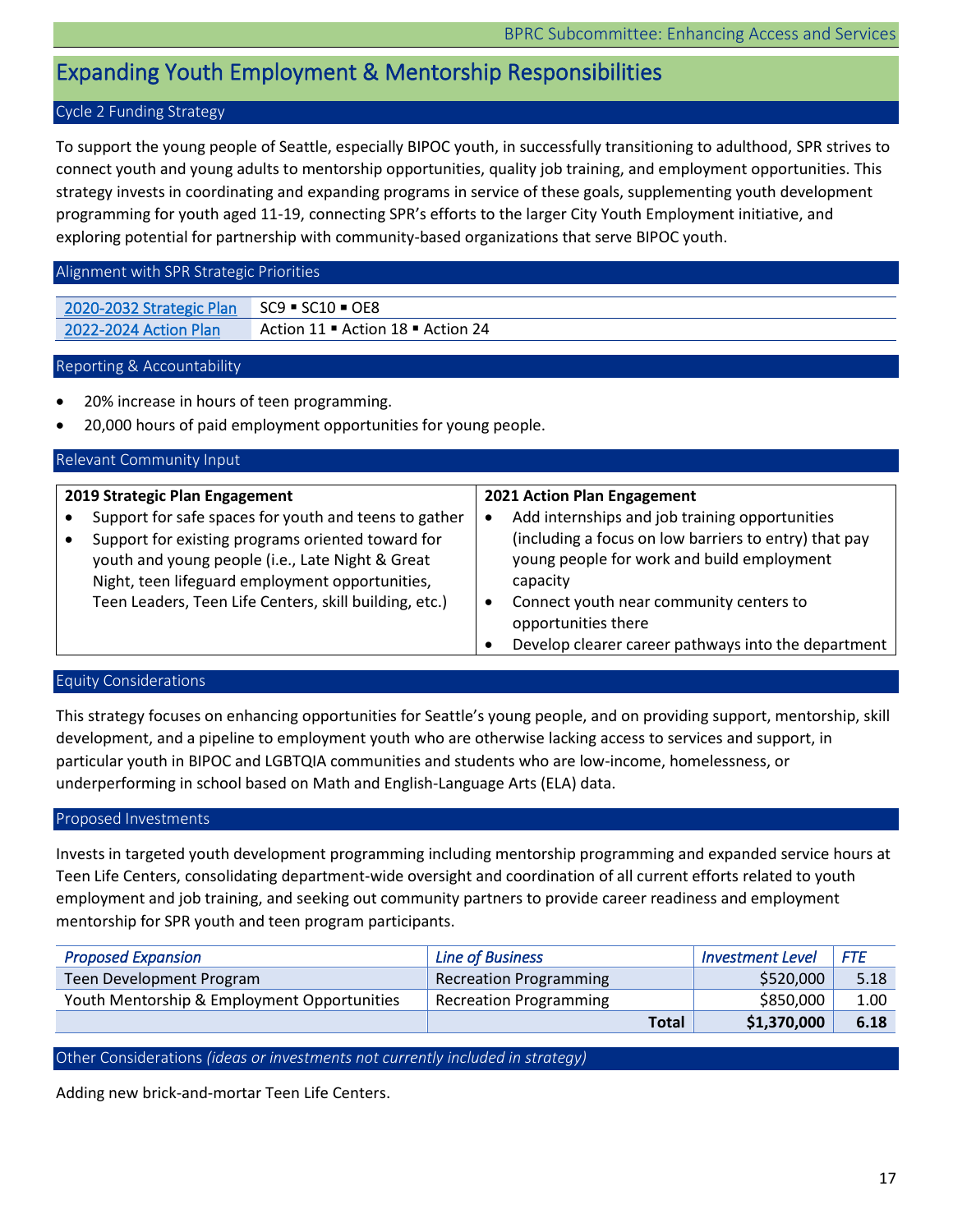## <span id="page-18-0"></span>Teen Development Program

#### Proposal Description

This proposal increases support for targeted teen development programming for ages 11-19 (grades 6-12) under the leadership of a centralized Teen and Youth Development unit, including expanding service at Teen Life Centers by adding service on Mondays and providing mentorship programs. This proposal would also enable centralized oversight of teen and youth programming and implement a systematic approach to data collection encompassing all five lines of service within the Teen and Youth Development unit: Community Learning Centers, Teen Life Centers, Late-Night, Youth Performing Arts, and Youth Employment & Services Learning. The additional staff this proposal funds would develop partnerships with community organizations and neighboring schools, enhance program capacity, further staff development, and provide administrative support like grant seeking, reporting, data collection, monitoring, and other activities. These added programs will focus on reaching youth in the BIPOC and LGBTQIA communities and students who are low-income, homelessness, or underperforming in school based on Math and English-Language Arts (ELA) data.

## Baseline Funding & Level of Service

Baseline funding for Teen Programming is currently \$2,970,000 and 14.82 FTE. Funding provides 25 hours per week of programming at community center sites without Late Night, 38 hours per week at sites with Late Night, and over 280 hours of additional structured programs/activities weekly, resulting in more than 14,500 hours of programs and activities annually.

| <b>Line of Business</b> | <b>Sub-Line of Business</b> | <b>Baseline</b> |                           |           |       |
|-------------------------|-----------------------------|-----------------|---------------------------|-----------|-------|
|                         |                             | <b>MPD</b>      |                           | ОТН       |       |
| Recreation Programming  | Teen Programming            | \$1,110,000     | $\frac{1}{2}$ \$1,550,000 | \$310,000 | 14.82 |

| Proposed Funding Level        |                             |                         |      |  |  |  |
|-------------------------------|-----------------------------|-------------------------|------|--|--|--|
| <b>Line of Business</b>       | <b>Sub-Line of Business</b> | <i>Investment Level</i> | FTE  |  |  |  |
| <b>Recreation Programming</b> | <b>Teen Programming</b>     | \$520,000               | 5.18 |  |  |  |

#### Reporting & Accountability

• 20% increase in hours of teen programming (from a baseline of 14,500 structured programs and activities to 17,400 in 2023, increase of 2,900 hours).

• Annual reporting on: participants served, program offerings, attendance percentages, qualitative responses to surveys, drop-in youth participants, stipends provided, number of new and existing programs supported by the Youth Program Quality Assessment tool.

#### Equity Considerations

**SPR Staff Equity Score:** High | Focus on inclusive engagement, expanding access to SPR services, affecting systemic change, responsiveness to community feedback, use of RSJ tools, and explicit outcomes that support equity.

#### Geographic Considerations

SPR current operates three Teen Life Centers: Garfield, Meadowbrook, and Southwest. The funding in this proposal will address geographic disparities in our current delivery of youth development programming. Funding this proposal will increase staffing dedicated to the Southeast area of Seattle, which does not have a dedicated Teen Life Center. This proposal will provide staffing capable of engaging in community outreach, recruitment, and developing intentional partnerships and programs to better meet the needs of this community.